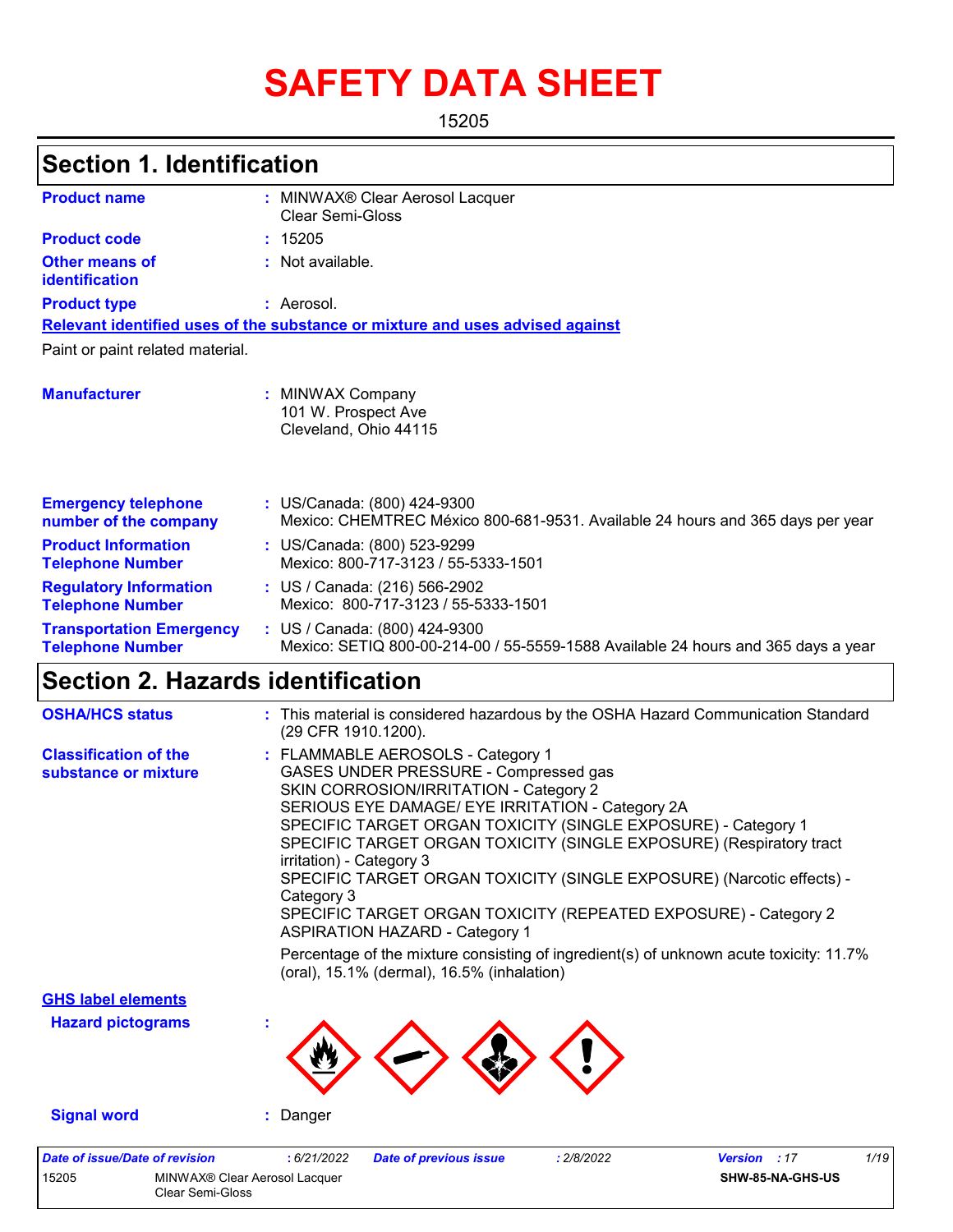## **Section 2. Hazards identification**

| <b>Hazard statements</b>                   | : Extremely flammable aerosol.<br>Contains gas under pressure; may explode if heated.<br>May be fatal if swallowed and enters airways.<br>Causes skin irritation.<br>Causes serious eye irritation.<br>May cause respiratory irritation.<br>May cause drowsiness or dizziness.<br>Causes damage to organs.<br>May cause damage to organs through prolonged or repeated exposure.                                                                                                                                                                                                                                                             |
|--------------------------------------------|----------------------------------------------------------------------------------------------------------------------------------------------------------------------------------------------------------------------------------------------------------------------------------------------------------------------------------------------------------------------------------------------------------------------------------------------------------------------------------------------------------------------------------------------------------------------------------------------------------------------------------------------|
| <b>Precautionary statements</b>            |                                                                                                                                                                                                                                                                                                                                                                                                                                                                                                                                                                                                                                              |
| <b>General</b>                             | : Read label before use. Keep out of reach of children. If medical advice is needed,<br>have product container or label at hand.                                                                                                                                                                                                                                                                                                                                                                                                                                                                                                             |
| <b>Prevention</b>                          | : Wear protective gloves. Wear eye or face protection. Keep away from heat, hot<br>surfaces, sparks, open flames and other ignition sources. No smoking. Do not spray on<br>an open flame or other ignition source. Use only outdoors or in a well-ventilated area.<br>Do not breathe dust or mist. Do not eat, drink or smoke when using this product. Wash<br>thoroughly after handling. Pressurized container: Do not pierce or burn, even after use.                                                                                                                                                                                     |
| <b>Response</b>                            | : IF exposed: Call a POISON CENTER or doctor. IF INHALED: Remove person to fresh<br>air and keep comfortable for breathing. Call a POISON CENTER or doctor if you feel<br>unwell. IF SWALLOWED: Immediately call a POISON CENTER or doctor. Do NOT<br>induce vomiting. Take off contaminated clothing and wash it before reuse. IF ON SKIN:<br>Wash with plenty of water. If skin irritation occurs: Get medical advice or attention. IF<br>IN EYES: Rinse cautiously with water for several minutes. Remove contact lenses, if<br>present and easy to do. Continue rinsing. If eye irritation persists: Get medical advice or<br>attention. |
| <b>Storage</b>                             | : Store locked up. Protect from sunlight. Do not expose to temperatures exceeding 50<br>°C/122 °F. Store in a well-ventilated place. Keep container tightly closed.                                                                                                                                                                                                                                                                                                                                                                                                                                                                          |
| <b>Disposal</b>                            | : Dispose of contents and container in accordance with all local, regional, national and<br>international regulations.                                                                                                                                                                                                                                                                                                                                                                                                                                                                                                                       |
| <b>Supplemental label</b><br>elements      | DELAYED EFFECTS FROM LONG TERM OVEREXPOSURE. Contains solvents which<br>can cause permanent brain and nervous system damage. Intentional misuse by<br>deliberately concentrating and inhaling the contents can be harmful or fatal. WARNING:<br>This product contains chemicals known to the State of California to cause cancer and<br>birth defects or other reproductive harm.                                                                                                                                                                                                                                                            |
|                                            | Please refer to the SDS for additional information. Keep out of reach of children. Keep<br>upright in a cool, dry place. Do not discard empty can in trash compactor.                                                                                                                                                                                                                                                                                                                                                                                                                                                                        |
| <b>Hazards not otherwise</b><br>classified | : DANGER: Rags, steel wool, other waste soaked with this product, and sanding residue<br>may spontaneously catch fire if improperly discarded. Immediately place rags, steel<br>wool, other waste soaked with this product, and sanding residue in a sealed, water-filled,<br>metal container. Dispose of in accordance with local fire regulations.                                                                                                                                                                                                                                                                                         |

## **Section 3. Composition/information on ingredients**

| Substance/mixture     | : Mixture                   |
|-----------------------|-----------------------------|
| <b>Other means of</b> | $\therefore$ Not available. |
| <b>identification</b> |                             |

**CAS number/other identifiers**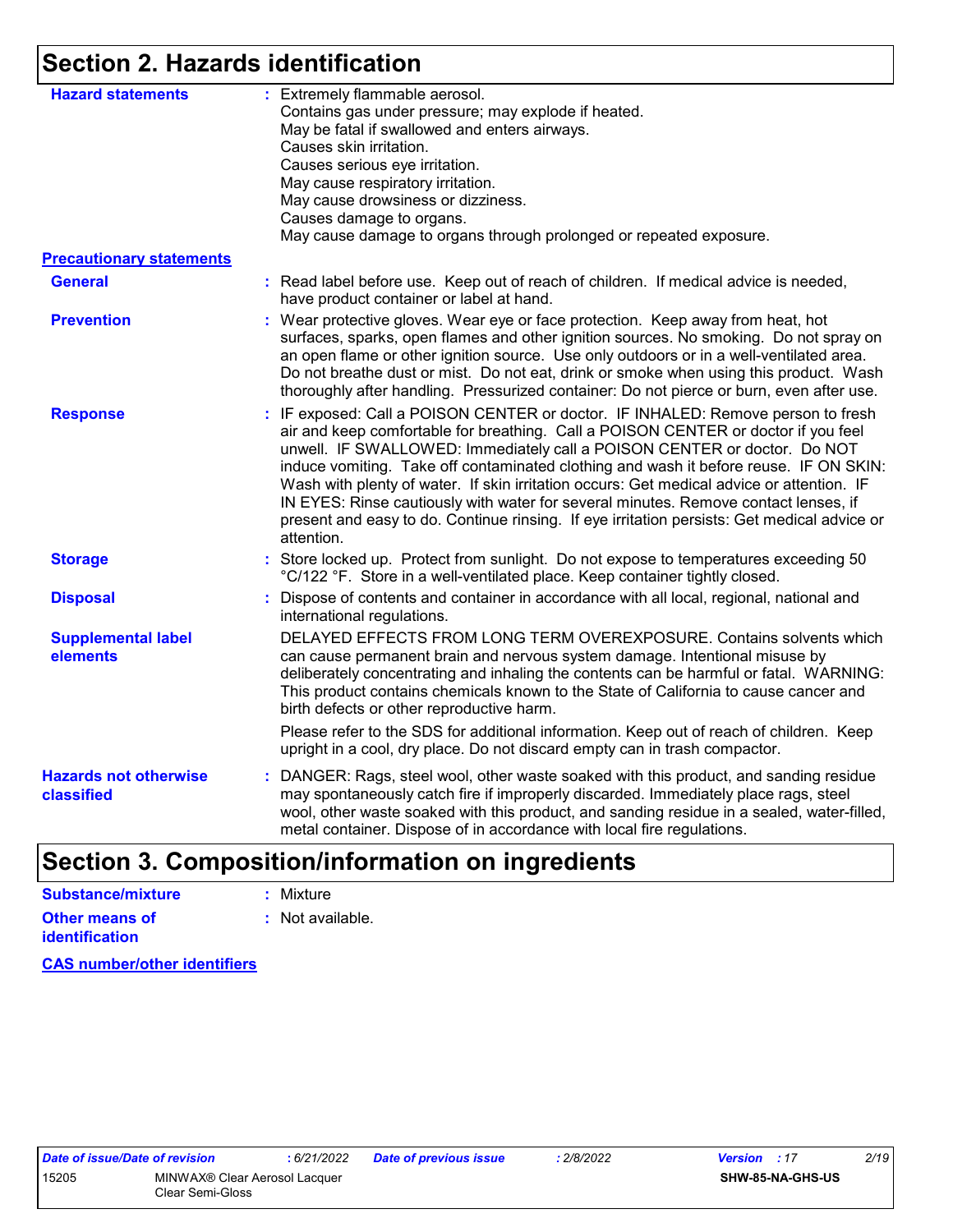### **Section 3. Composition/information on ingredients**

| <b>Ingredient name</b> | % by weight | <b>CAS number</b> |
|------------------------|-------------|-------------------|
| Acetone                | 225 - ≤50   | 67-64-1           |
| n-Butyl Acetate        | 210 - ≤25   | 123-86-4          |
| Propane                | 210 - ≤25   | 74-98-6           |
| Butane                 | 210 - ≤25   | 106-97-8          |
| Methanol               | $\leq 4.3$  | 67-56-1           |
| l Cellulose Nitrate    | l≤5         | 9004-70-0         |
| 2-Propanol             | l≤1.5       | 67-63-0           |
| Xylene, mixed isomers  | ≤0.3        | 1330-20-7         |

Any concentration shown as a range is to protect confidentiality or is due to batch variation.

**There are no additional ingredients present which, within the current knowledge of the supplier and in the concentrations applicable, are classified and hence require reporting in this section.**

**Occupational exposure limits, if available, are listed in Section 8.**

### **Section 4. First aid measures**

#### **Description of necessary first aid measures**

| <b>Eye contact</b>  | : Immediately flush eyes with plenty of water, occasionally lifting the upper and lower<br>eyelids. Check for and remove any contact lenses. Continue to rinse for at least 10<br>minutes. Get medical attention. If necessary, call a poison center or physician.                                                                                                                                                                                                                                                                                                                                                                                                                                                                                                                                                                                                                                             |
|---------------------|----------------------------------------------------------------------------------------------------------------------------------------------------------------------------------------------------------------------------------------------------------------------------------------------------------------------------------------------------------------------------------------------------------------------------------------------------------------------------------------------------------------------------------------------------------------------------------------------------------------------------------------------------------------------------------------------------------------------------------------------------------------------------------------------------------------------------------------------------------------------------------------------------------------|
| <b>Inhalation</b>   | : Remove victim to fresh air and keep at rest in a position comfortable for breathing. If it<br>is suspected that fumes are still present, the rescuer should wear an appropriate mask<br>or self-contained breathing apparatus. If not breathing, if breathing is irregular or if<br>respiratory arrest occurs, provide artificial respiration or oxygen by trained personnel. It<br>may be dangerous to the person providing aid to give mouth-to-mouth resuscitation.<br>Get medical attention. If necessary, call a poison center or physician. If unconscious,<br>place in recovery position and get medical attention immediately. Maintain an open<br>airway. Loosen tight clothing such as a collar, tie, belt or waistband. In case of<br>inhalation of decomposition products in a fire, symptoms may be delayed. The exposed<br>person may need to be kept under medical surveillance for 48 hours. |
| <b>Skin contact</b> | : Flush contaminated skin with plenty of water. Remove contaminated clothing and<br>shoes. Continue to rinse for at least 10 minutes. Get medical attention. If necessary,<br>call a poison center or physician. Wash clothing before reuse. Clean shoes thoroughly<br>before reuse.                                                                                                                                                                                                                                                                                                                                                                                                                                                                                                                                                                                                                           |
| <b>Ingestion</b>    | : Get medical attention immediately. Call a poison center or physician. Wash out mouth<br>with water. Remove dentures if any. If material has been swallowed and the exposed<br>person is conscious, give small quantities of water to drink. Stop if the exposed person<br>feels sick as vomiting may be dangerous. Aspiration hazard if swallowed. Can enter<br>lungs and cause damage. Do not induce vomiting. If vomiting occurs, the head should<br>be kept low so that vomit does not enter the lungs. Never give anything by mouth to an<br>unconscious person. If unconscious, place in recovery position and get medical<br>attention immediately. Maintain an open airway. Loosen tight clothing such as a collar,<br>tie, belt or waistband.                                                                                                                                                        |

|                                       | Most important symptoms/effects, acute and delayed                                                                                                                                              |
|---------------------------------------|-------------------------------------------------------------------------------------------------------------------------------------------------------------------------------------------------|
| <b>Potential acute health effects</b> |                                                                                                                                                                                                 |
| <b>Eye contact</b>                    | : Causes serious eye irritation.                                                                                                                                                                |
| <b>Inhalation</b>                     | : Causes damage to organs following a single exposure if inhaled. Can cause central<br>nervous system (CNS) depression. May cause drowsiness or dizziness. May cause<br>respiratory irritation. |
| <b>Skin contact</b>                   | : Causes damage to organs following a single exposure in contact with skin. Causes skin<br>irritation.                                                                                          |

| Date of issue/Date of revision |                                                               | : 6/21/2022 | <b>Date of previous issue</b> | : 2/8/2022 | <b>Version</b> : 17 |                  | 3/19 |
|--------------------------------|---------------------------------------------------------------|-------------|-------------------------------|------------|---------------------|------------------|------|
| 15205                          | MINWAX <sup>®</sup> Clear Aerosol Lacquer<br>Clear Semi-Gloss |             |                               |            |                     | SHW-85-NA-GHS-US |      |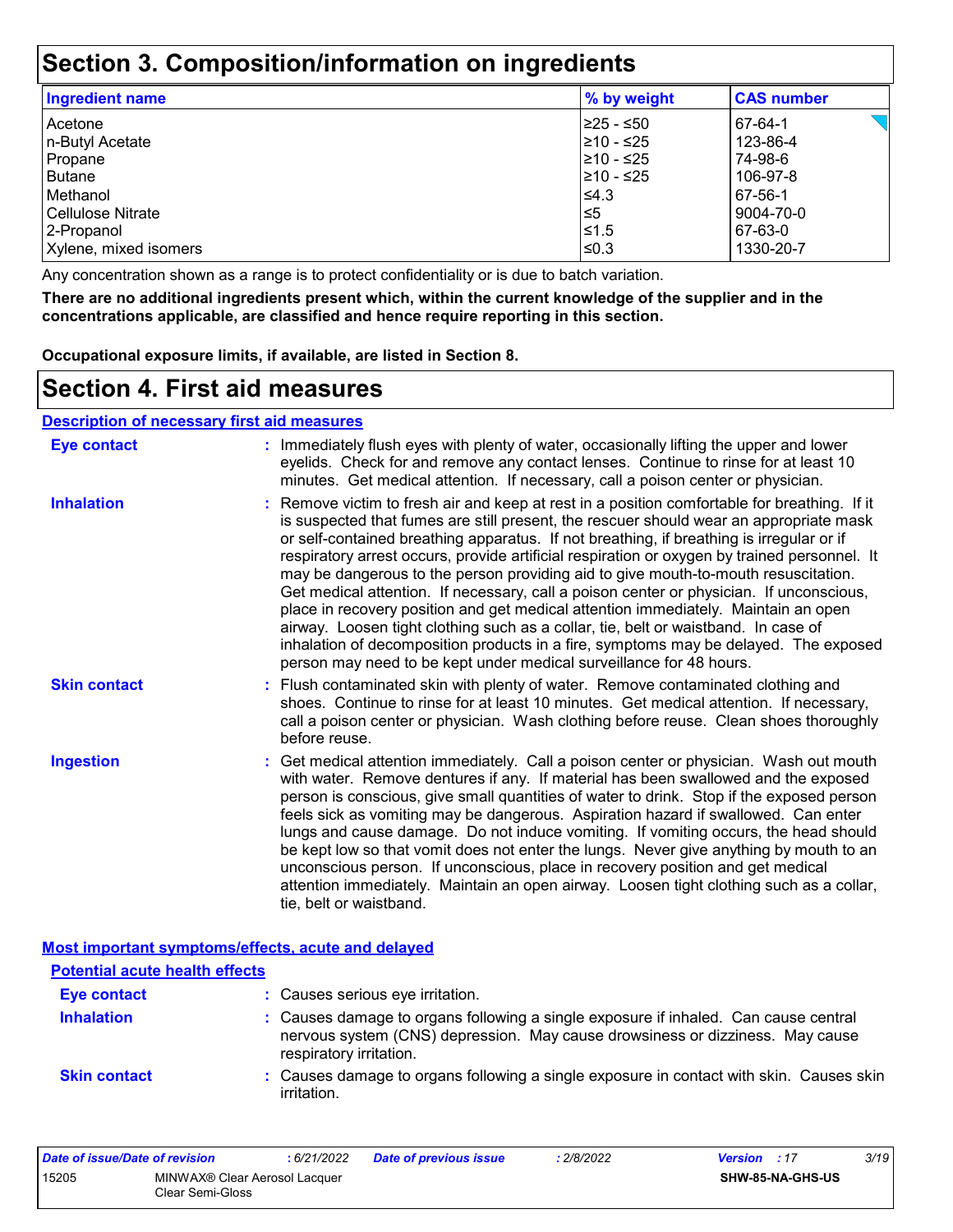## **Section 4. First aid measures**

| <b>Ingestion</b>                    | : Causes damage to organs following a single exposure if swallowed. Can cause central<br>nervous system (CNS) depression. May be fatal if swallowed and enters airways.                                                                                                                                                 |  |  |  |  |
|-------------------------------------|-------------------------------------------------------------------------------------------------------------------------------------------------------------------------------------------------------------------------------------------------------------------------------------------------------------------------|--|--|--|--|
| <b>Over-exposure signs/symptoms</b> |                                                                                                                                                                                                                                                                                                                         |  |  |  |  |
| <b>Eye contact</b>                  | : Adverse symptoms may include the following:<br>pain or irritation<br>watering<br>redness                                                                                                                                                                                                                              |  |  |  |  |
| <b>Inhalation</b>                   | : Adverse symptoms may include the following:<br>respiratory tract irritation<br>coughing<br>nausea or vomiting<br>headache<br>drowsiness/fatigue<br>dizziness/vertigo<br>unconsciousness                                                                                                                               |  |  |  |  |
| <b>Skin contact</b>                 | : Adverse symptoms may include the following:<br>irritation<br>redness                                                                                                                                                                                                                                                  |  |  |  |  |
| <b>Ingestion</b>                    | : Adverse symptoms may include the following:<br>nausea or vomiting                                                                                                                                                                                                                                                     |  |  |  |  |
|                                     | Indication of immediate medical attention and special treatment needed, if necessary                                                                                                                                                                                                                                    |  |  |  |  |
| <b>Notes to physician</b>           | : In case of inhalation of decomposition products in a fire, symptoms may be delayed.<br>The exposed person may need to be kept under medical surveillance for 48 hours.                                                                                                                                                |  |  |  |  |
| <b>Specific treatments</b>          | : No specific treatment.                                                                                                                                                                                                                                                                                                |  |  |  |  |
| <b>Protection of first-aiders</b>   | : No action shall be taken involving any personal risk or without suitable training. If it is<br>suspected that fumes are still present, the rescuer should wear an appropriate mask or<br>self-contained breathing apparatus. It may be dangerous to the person providing aid to<br>give mouth-to-mouth resuscitation. |  |  |  |  |

### **See toxicological information (Section 11)**

## **Section 5. Fire-fighting measures**

| <b>Extinguishing media</b>                             |                                                                                                                                                                                                                                                                                                                                                                                                                                                       |                     |                  |      |
|--------------------------------------------------------|-------------------------------------------------------------------------------------------------------------------------------------------------------------------------------------------------------------------------------------------------------------------------------------------------------------------------------------------------------------------------------------------------------------------------------------------------------|---------------------|------------------|------|
| <b>Suitable extinguishing</b><br>media                 | : Use an extinguishing agent suitable for the surrounding fire.                                                                                                                                                                                                                                                                                                                                                                                       |                     |                  |      |
| <b>Unsuitable extinguishing</b><br>media               | : None known.                                                                                                                                                                                                                                                                                                                                                                                                                                         |                     |                  |      |
| <b>Specific hazards arising</b><br>from the chemical   | : Extremely flammable aerosol. Runoff to sewer may create fire or explosion hazard. In<br>a fire or if heated, a pressure increase will occur and the container may burst, with the<br>risk of a subsequent explosion. Gas may accumulate in low or confined areas or travel<br>a considerable distance to a source of ignition and flash back, causing fire or explosion.<br>Bursting aerosol containers may be propelled from a fire at high speed. |                     |                  |      |
| <b>Hazardous thermal</b><br>decomposition products     | : Decomposition products may include the following materials:<br>carbon dioxide<br>carbon monoxide<br>nitrogen oxides                                                                                                                                                                                                                                                                                                                                 |                     |                  |      |
| <b>Special protective actions</b><br>for fire-fighters | : Promptly isolate the scene by removing all persons from the vicinity of the incident if<br>there is a fire. No action shall be taken involving any personal risk or without suitable<br>training. Move containers from fire area if this can be done without risk. Use water<br>spray to keep fire-exposed containers cool.                                                                                                                         |                     |                  |      |
| Date of issue/Date of revision                         | :6/21/2022<br><b>Date of previous issue</b><br>: 2/8/2022                                                                                                                                                                                                                                                                                                                                                                                             | <b>Version</b> : 17 |                  | 4/19 |
| 15205<br><b>Clear Semi-Gloss</b>                       | MINWAX® Clear Aerosol Lacquer                                                                                                                                                                                                                                                                                                                                                                                                                         |                     | SHW-85-NA-GHS-US |      |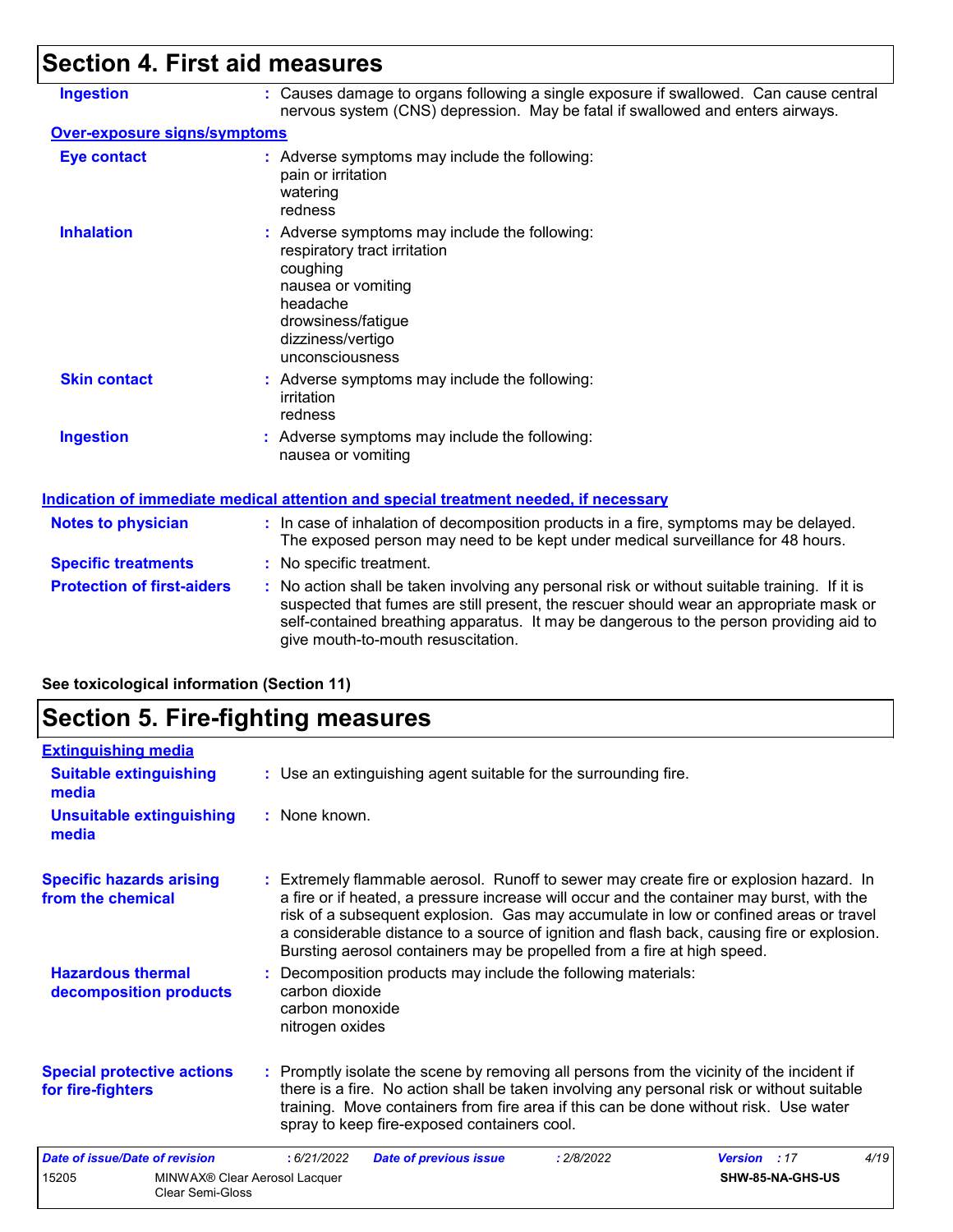### **Section 5. Fire-fighting measures**

Fire-fighters should wear appropriate protective equipment and self-contained breathing **:** apparatus (SCBA) with a full face-piece operated in positive pressure mode. **Special protective equipment for fire-fighters**

### **Section 6. Accidental release measures**

|                                                                                                  | <b>Personal precautions, protective equipment and emergency procedures</b>                                                                                                                                                                                                                                                                                                                                                                                                                                                                                                                                                                                                                                                                                                       |
|--------------------------------------------------------------------------------------------------|----------------------------------------------------------------------------------------------------------------------------------------------------------------------------------------------------------------------------------------------------------------------------------------------------------------------------------------------------------------------------------------------------------------------------------------------------------------------------------------------------------------------------------------------------------------------------------------------------------------------------------------------------------------------------------------------------------------------------------------------------------------------------------|
| For non-emergency<br>personnel                                                                   | : No action shall be taken involving any personal risk or without suitable training.<br>Evacuate surrounding areas. Keep unnecessary and unprotected personnel from<br>entering. In the case of aerosols being ruptured, care should be taken due to the rapid<br>escape of the pressurized contents and propellant. If a large number of containers are<br>ruptured, treat as a bulk material spillage according to the instructions in the clean-up<br>section. Do not touch or walk through spilled material. Shut off all ignition sources. No<br>flares, smoking or flames in hazard area. Avoid breathing vapor or mist. Provide<br>adequate ventilation. Wear appropriate respirator when ventilation is inadequate. Put<br>on appropriate personal protective equipment. |
| For emergency responders                                                                         | If specialized clothing is required to deal with the spillage, take note of any information in<br>÷<br>Section 8 on suitable and unsuitable materials. See also the information in "For non-<br>emergency personnel".                                                                                                                                                                                                                                                                                                                                                                                                                                                                                                                                                            |
| <b>Environmental precautions</b><br><b>Methods and materials for containment and cleaning up</b> | : Avoid dispersal of spilled material and runoff and contact with soil, waterways, drains<br>and sewers. Inform the relevant authorities if the product has caused environmental<br>pollution (sewers, waterways, soil or air).                                                                                                                                                                                                                                                                                                                                                                                                                                                                                                                                                  |
| <b>Small spill</b>                                                                               | : Stop leak if without risk. Move containers from spill area. Use spark-proof tools and<br>explosion-proof equipment. Dilute with water and mop up if water-soluble. Alternatively,<br>or if water-insoluble, absorb with an inert dry material and place in an appropriate waste<br>disposal container. Dispose of via a licensed waste disposal contractor.                                                                                                                                                                                                                                                                                                                                                                                                                    |
| <b>Large spill</b>                                                                               | : Stop leak if without risk. Move containers from spill area. Use spark-proof tools and<br>explosion-proof equipment. Approach release from upwind. Prevent entry into sewers,<br>water courses, basements or confined areas. Wash spillages into an effluent treatment<br>plant or proceed as follows. Contain and collect spillage with non-combustible,<br>absorbent material e.g. sand, earth, vermiculite or diatomaceous earth and place in<br>container for disposal according to local regulations (see Section 13). Dispose of via a<br>licensed waste disposal contractor. Contaminated absorbent material may pose the<br>same hazard as the spilled product. Note: see Section 1 for emergency contact<br>information and Section 13 for waste disposal.             |

### **Section 7. Handling and storage**

#### **Precautions for safe handling**

| <b>Protective measures</b>                       | : Put on appropriate personal protective equipment (see Section 8). Pressurized<br>container: protect from sunlight and do not expose to temperatures exceeding 50°C. Do<br>not pierce or burn, even after use. Do not get in eyes or on skin or clothing. Do not<br>breathe vapor or mist. Do not swallow. Avoid breathing gas. Use only with adequate<br>ventilation. Wear appropriate respirator when ventilation is inadequate. Store and use<br>away from heat, sparks, open flame or any other ignition source. Use explosion-proof<br>electrical (ventilating, lighting and material handling) equipment. Use only non-sparking<br>tools. Empty containers retain product residue and can be hazardous. |
|--------------------------------------------------|----------------------------------------------------------------------------------------------------------------------------------------------------------------------------------------------------------------------------------------------------------------------------------------------------------------------------------------------------------------------------------------------------------------------------------------------------------------------------------------------------------------------------------------------------------------------------------------------------------------------------------------------------------------------------------------------------------------|
| <b>Advice on general</b><br>occupational hygiene | : Eating, drinking and smoking should be prohibited in areas where this material is<br>handled, stored and processed. Workers should wash hands and face before eating,<br>drinking and smoking. Remove contaminated clothing and protective equipment before<br>entering eating areas. See also Section 8 for additional information on hygiene<br>measures.                                                                                                                                                                                                                                                                                                                                                  |

| Date of issue/Date of revision |                                                   | : 6/21/2022 | <b>Date of previous issue</b> | 2/8/2022 | <b>Version</b> : 17 |                         | 5/19 |
|--------------------------------|---------------------------------------------------|-------------|-------------------------------|----------|---------------------|-------------------------|------|
| 15205                          | MINWAX® Clear Aerosol Lacquer<br>Clear Semi-Gloss |             |                               |          |                     | <b>SHW-85-NA-GHS-US</b> |      |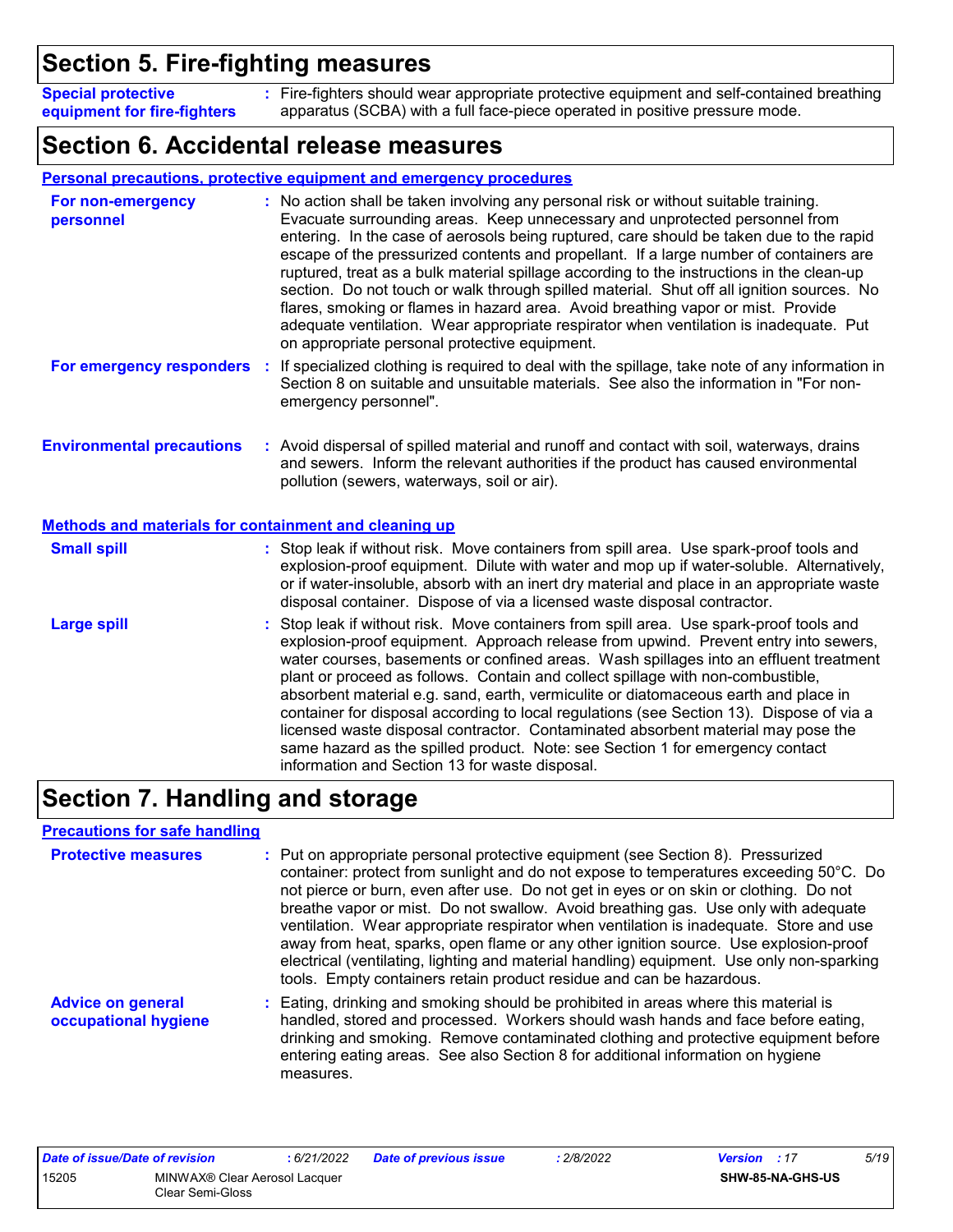### **Section 7. Handling and storage**

### **including any incompatibilities**

**Conditions for safe storage,** : Store in accordance with local regulations. Store away from direct sunlight in a dry, cool and well-ventilated area, away from incompatible materials (see Section 10) and food and drink. Protect from sunlight. Store locked up. Eliminate all ignition sources. Use appropriate containment to avoid environmental contamination. See Section 10 for incompatible materials before handling or use.

### **Section 8. Exposure controls/personal protection**

#### **Control parameters**

**Occupational exposure limits (OSHA United States)**

| <b>Ingredient name</b>                               | CAS#                          | <b>Exposure limits</b>                                                                    |
|------------------------------------------------------|-------------------------------|-------------------------------------------------------------------------------------------|
| Acetone                                              | 67-64-1                       | ACGIH TLV (United States, 1/2021).<br>TWA: 250 ppm 8 hours.<br>STEL: 500 ppm 15 minutes.  |
|                                                      |                               | NIOSH REL (United States, 10/2020).<br>TWA: 250 ppm 10 hours.                             |
|                                                      |                               | TWA: 590 mg/m <sup>3</sup> 10 hours.                                                      |
|                                                      |                               | OSHA PEL (United States, 5/2018).                                                         |
|                                                      |                               | TWA: 1000 ppm 8 hours.                                                                    |
|                                                      |                               | TWA: 2400 mg/m <sup>3</sup> 8 hours.                                                      |
| n-Butyl Acetate                                      | 123-86-4                      | NIOSH REL (United States, 10/2020).                                                       |
|                                                      |                               | TWA: 150 ppm 10 hours.                                                                    |
|                                                      |                               | TWA: 710 mg/m <sup>3</sup> 10 hours.<br>STEL: 200 ppm 15 minutes.                         |
|                                                      |                               | STEL: 950 mg/m <sup>3</sup> 15 minutes.                                                   |
|                                                      |                               | OSHA PEL (United States, 5/2018).                                                         |
|                                                      |                               | TWA: 150 ppm 8 hours.                                                                     |
|                                                      |                               | TWA: 710 mg/m <sup>3</sup> 8 hours.                                                       |
|                                                      |                               | ACGIH TLV (United States, 1/2021).                                                        |
|                                                      |                               | STEL: 150 ppm 15 minutes.<br>TWA: 50 ppm 8 hours.                                         |
| Propane                                              | 74-98-6                       | NIOSH REL (United States, 10/2020).                                                       |
|                                                      |                               | TWA: 1000 ppm 10 hours.                                                                   |
|                                                      |                               | TWA: 1800 mg/m <sup>3</sup> 10 hours.                                                     |
|                                                      |                               | OSHA PEL (United States, 5/2018).                                                         |
|                                                      |                               | TWA: 1000 ppm 8 hours.                                                                    |
|                                                      |                               | TWA: 1800 mg/m <sup>3</sup> 8 hours.                                                      |
|                                                      |                               | ACGIH TLV (United States, 1/2021). Oxygen<br>Depletion [Asphyxiant]. Explosive potential. |
| <b>Butane</b>                                        | 106-97-8                      | NIOSH REL (United States, 10/2020).                                                       |
|                                                      |                               | TWA: 800 ppm 10 hours.                                                                    |
|                                                      |                               | TWA: 1900 mg/m <sup>3</sup> 10 hours.                                                     |
|                                                      |                               | ACGIH TLV (United States, 1/2021).                                                        |
|                                                      |                               | <b>Explosive potential.</b>                                                               |
|                                                      |                               | STEL: 1000 ppm 15 minutes.                                                                |
| Methanol                                             | 67-56-1                       | ACGIH TLV (United States, 1/2021).                                                        |
|                                                      |                               | Absorbed through skin.                                                                    |
|                                                      |                               | TWA: 200 ppm 8 hours.                                                                     |
|                                                      |                               | TWA: 262 mg/m <sup>3</sup> 8 hours.<br>STEL: 250 ppm 15 minutes.                          |
|                                                      |                               | STEL: 328 mg/m <sup>3</sup> 15 minutes.                                                   |
|                                                      |                               | NIOSH REL (United States, 10/2020).                                                       |
|                                                      |                               | Absorbed through skin.                                                                    |
|                                                      |                               | TWA: 200 ppm 10 hours.                                                                    |
|                                                      |                               | TWA: 260 mg/m <sup>3</sup> 10 hours.                                                      |
|                                                      |                               | STEL: 250 ppm 15 minutes.                                                                 |
| <b>Date of issue/Date of revision</b><br>: 6/21/2022 | <b>Date of previous issue</b> | : 2/8/2022<br>Version : 17<br>6/19                                                        |
|                                                      |                               |                                                                                           |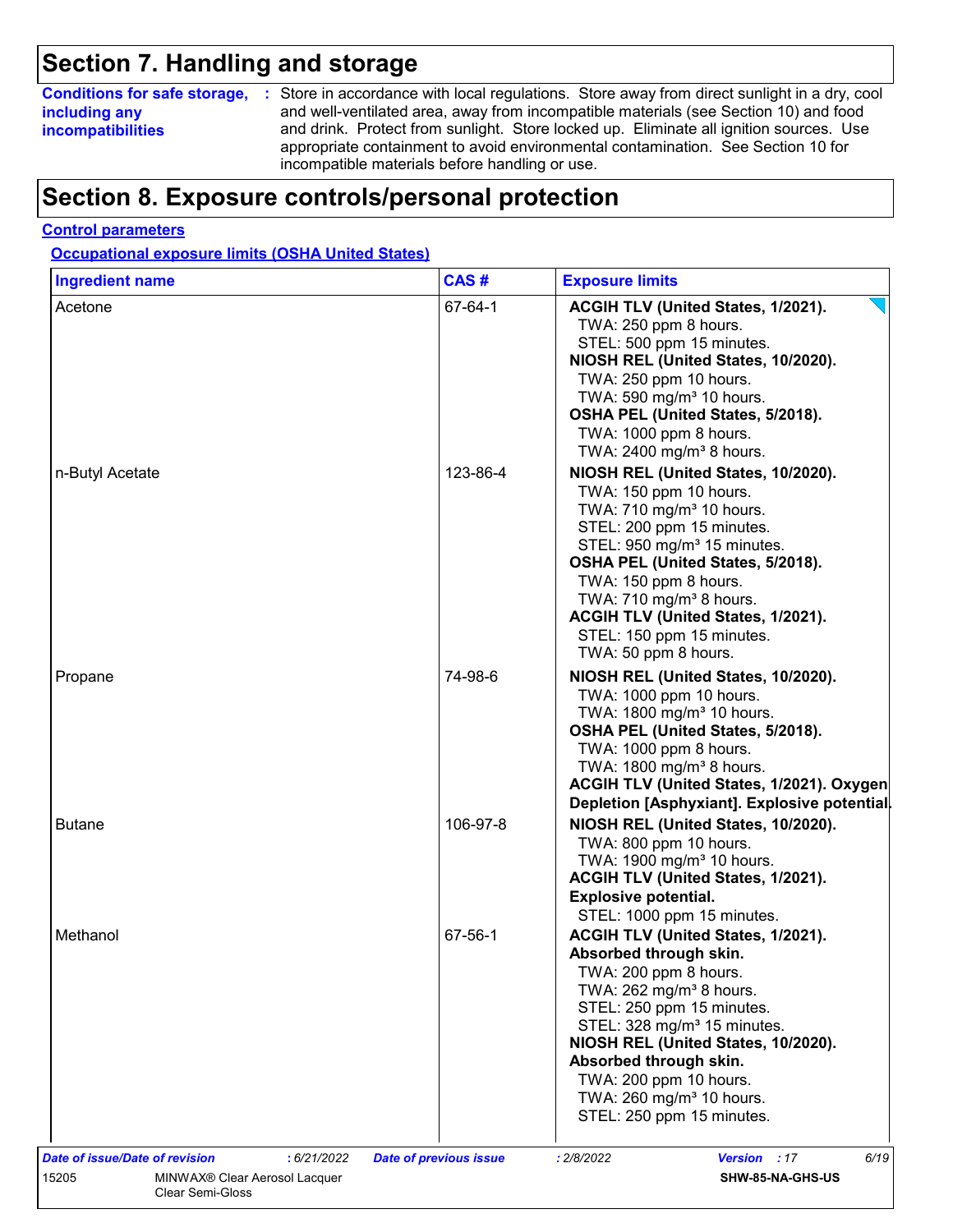|                                 |                      | STEL: 325 mg/m <sup>3</sup> 15 minutes.<br>OSHA PEL (United States, 5/2018).<br>TWA: 200 ppm 8 hours.<br>TWA: $260$ mg/m <sup>3</sup> 8 hours.                                                                                                                                                                                                                                           |
|---------------------------------|----------------------|------------------------------------------------------------------------------------------------------------------------------------------------------------------------------------------------------------------------------------------------------------------------------------------------------------------------------------------------------------------------------------------|
| Cellulose Nitrate<br>2-Propanol | 9004-70-0<br>67-63-0 | None.<br>ACGIH TLV (United States, 1/2021).<br>TWA: 200 ppm 8 hours.<br>STEL: 400 ppm 15 minutes.<br>NIOSH REL (United States, 10/2020).<br>TWA: 400 ppm 10 hours.<br>TWA: 980 mg/m <sup>3</sup> 10 hours.<br>STEL: 500 ppm 15 minutes.<br>STEL: 1225 mg/m <sup>3</sup> 15 minutes.<br>OSHA PEL (United States, 5/2018).<br>TWA: 400 ppm 8 hours.<br>TWA: 980 mg/m <sup>3</sup> 8 hours. |
| Xylene, mixed isomers           | 1330-20-7            | ACGIH TLV (United States, 1/2021).<br>TWA: 100 ppm 8 hours.<br>TWA: 434 mg/m <sup>3</sup> 8 hours.<br>STEL: 150 ppm 15 minutes.<br>STEL: 651 mg/m <sup>3</sup> 15 minutes.<br>OSHA PEL (United States, 5/2018).<br>TWA: 100 ppm 8 hours.<br>TWA: $435 \text{ mg/m}^3$ 8 hours.                                                                                                           |

#### **Occupational exposure limits (Canada)**

| acetone                                                                                |                               |                                                                                                                                                                                                                                                                                                                                                                                                                                                                                                                                                                                                                                                                                                                                         |
|----------------------------------------------------------------------------------------|-------------------------------|-----------------------------------------------------------------------------------------------------------------------------------------------------------------------------------------------------------------------------------------------------------------------------------------------------------------------------------------------------------------------------------------------------------------------------------------------------------------------------------------------------------------------------------------------------------------------------------------------------------------------------------------------------------------------------------------------------------------------------------------|
|                                                                                        | 67-64-1                       | CA Alberta Provincial (Canada, 6/2018).<br>8 hrs OEL: 1200 mg/m <sup>3</sup> 8 hours.<br>15 min OEL: 1800 mg/m <sup>3</sup> 15 minutes.<br>8 hrs OEL: 500 ppm 8 hours.<br>15 min OEL: 750 ppm 15 minutes.<br><b>CA British Columbia Provincial (Canada,</b><br>6/2021).<br>TWA: 250 ppm 8 hours.<br>STEL: 500 ppm 15 minutes.<br>CA Ontario Provincial (Canada, 6/2019).<br>TWA: 250 ppm 8 hours.<br>STEL: 500 ppm 15 minutes.<br>CA Quebec Provincial (Canada, 6/2021).<br>TWAEV: 500 ppm 8 hours.<br>TWAEV: 1190 mg/m <sup>3</sup> 8 hours.<br>STEV: 1000 ppm 15 minutes.<br>STEV: 2380 mg/m <sup>3</sup> 15 minutes.<br><b>CA Saskatchewan Provincial (Canada,</b><br>7/2013).<br>STEL: 750 ppm 15 minutes.<br>TWA: 500 ppm 8 hours. |
| n-butyl acetate                                                                        | 123-86-4                      | CA Alberta Provincial (Canada, 6/2018).<br>15 min OEL: 200 ppm 15 minutes.<br>15 min OEL: 950 mg/m <sup>3</sup> 15 minutes.<br>8 hrs OEL: 150 ppm 8 hours.<br>8 hrs OEL: 713 mg/m <sup>3</sup> 8 hours.<br><b>CA Saskatchewan Provincial (Canada,</b><br>7/2013).<br>STEL: 200 ppm 15 minutes.                                                                                                                                                                                                                                                                                                                                                                                                                                          |
| Date of issue/Date of revision<br>:6/21/2022<br>15205<br>MINWAX® Clear Aerosol Lacquer | <b>Date of previous issue</b> | 7/19<br>Version : 17<br>: 2/8/2022<br>SHW-85-NA-GHS-US                                                                                                                                                                                                                                                                                                                                                                                                                                                                                                                                                                                                                                                                                  |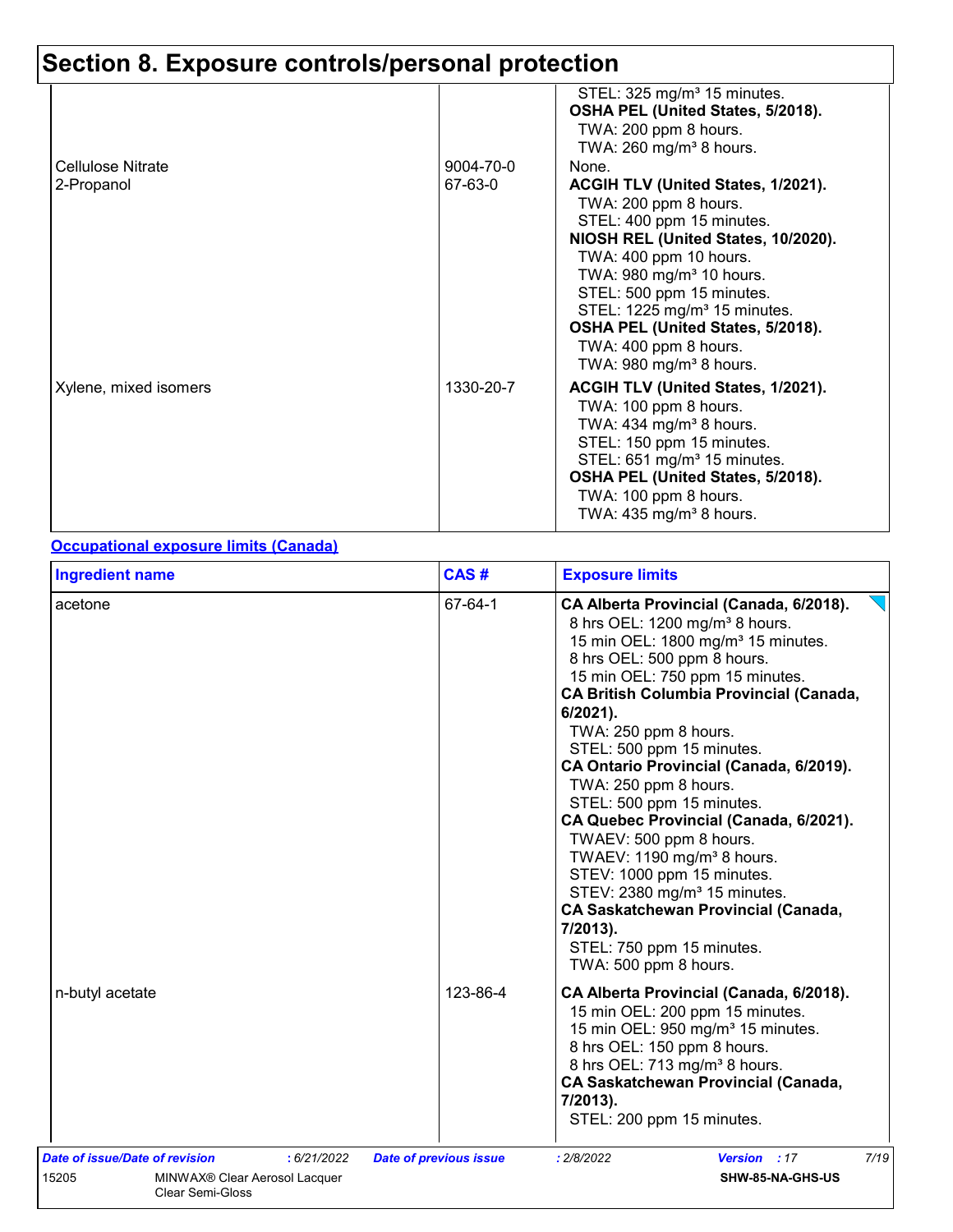|                |          | TWA: 150 ppm 8 hours.<br>CA Ontario Provincial (Canada, 6/2019).<br>STEL: 150 ppm 15 minutes.<br>TWA: 50 ppm 8 hours.                                                                                                                                                                                                                                                                                                                                                                                                                             |
|----------------|----------|---------------------------------------------------------------------------------------------------------------------------------------------------------------------------------------------------------------------------------------------------------------------------------------------------------------------------------------------------------------------------------------------------------------------------------------------------------------------------------------------------------------------------------------------------|
| Normal propane | 74-98-6  | <b>CA British Columbia Provincial (Canada,</b><br>$6/2021$ ).<br>STEL: 150 ppm 15 minutes.<br>TWA: 50 ppm 8 hours.<br>CA Quebec Provincial (Canada, 6/2021).<br>STEV: 150 ppm 15 minutes.<br>TWAEV: 50 ppm 8 hours.<br>CA Alberta Provincial (Canada, 6/2018).<br>8 hrs OEL: 1000 ppm 8 hours.<br>CA Quebec Provincial (Canada, 6/2021).<br>TWAEV: 1000 ppm 8 hours.<br>TWAEV: $1800 \text{ mg/m}^3$ 8 hours.<br><b>CA Saskatchewan Provincial (Canada,</b><br>7/2013).<br>STEL: 1250 ppm 15 minutes.<br>TWA: 1000 ppm 8 hours.                   |
| <b>Butane</b>  | 106-97-8 | <b>CA British Columbia Provincial (Canada,</b><br>6/2021). Oxygen Depletion [Asphyxiant].<br><b>Explosive potential.</b><br>CA Ontario Provincial (Canada, 6/2019).<br><b>Oxygen Depletion [Asphyxiant]. Explosive</b><br>potential.<br>CA Alberta Provincial (Canada, 6/2018).<br>8 hrs OEL: 1000 ppm 8 hours.                                                                                                                                                                                                                                   |
|                |          | CA Quebec Provincial (Canada, 6/2021).<br>TWAEV: 800 ppm 8 hours.<br>TWAEV: 1900 mg/m <sup>3</sup> 8 hours.<br><b>CA Saskatchewan Provincial (Canada,</b><br>7/2013).<br>STEL: 1250 ppm 15 minutes.<br>TWA: 1000 ppm 8 hours.<br><b>CA British Columbia Provincial (Canada,</b><br>6/2021). Explosive potential.<br>STEL: 1000 ppm 15 minutes.<br>CA Ontario Provincial (Canada, 6/2019).<br><b>Explosive potential.</b><br>STEL: 1000 ppm 15 minutes.                                                                                            |
| Methyl alcohol | 67-56-1  | CA Alberta Provincial (Canada, 6/2018).<br>Absorbed through skin.<br>8 hrs OEL: 262 mg/m <sup>3</sup> 8 hours.<br>8 hrs OEL: 200 ppm 8 hours.<br>15 min OEL: 250 ppm 15 minutes.<br>15 min OEL: 328 mg/m <sup>3</sup> 15 minutes.<br><b>CA British Columbia Provincial (Canada,</b><br>6/2021). Absorbed through skin.<br>TWA: 200 ppm 8 hours.<br>STEL: 250 ppm 15 minutes.<br>CA Ontario Provincial (Canada, 6/2019).<br>Absorbed through skin.<br>TWA: 200 ppm 8 hours.<br>STEL: 250 ppm 15 minutes.<br>CA Quebec Provincial (Canada, 6/2021). |
|                |          |                                                                                                                                                                                                                                                                                                                                                                                                                                                                                                                                                   |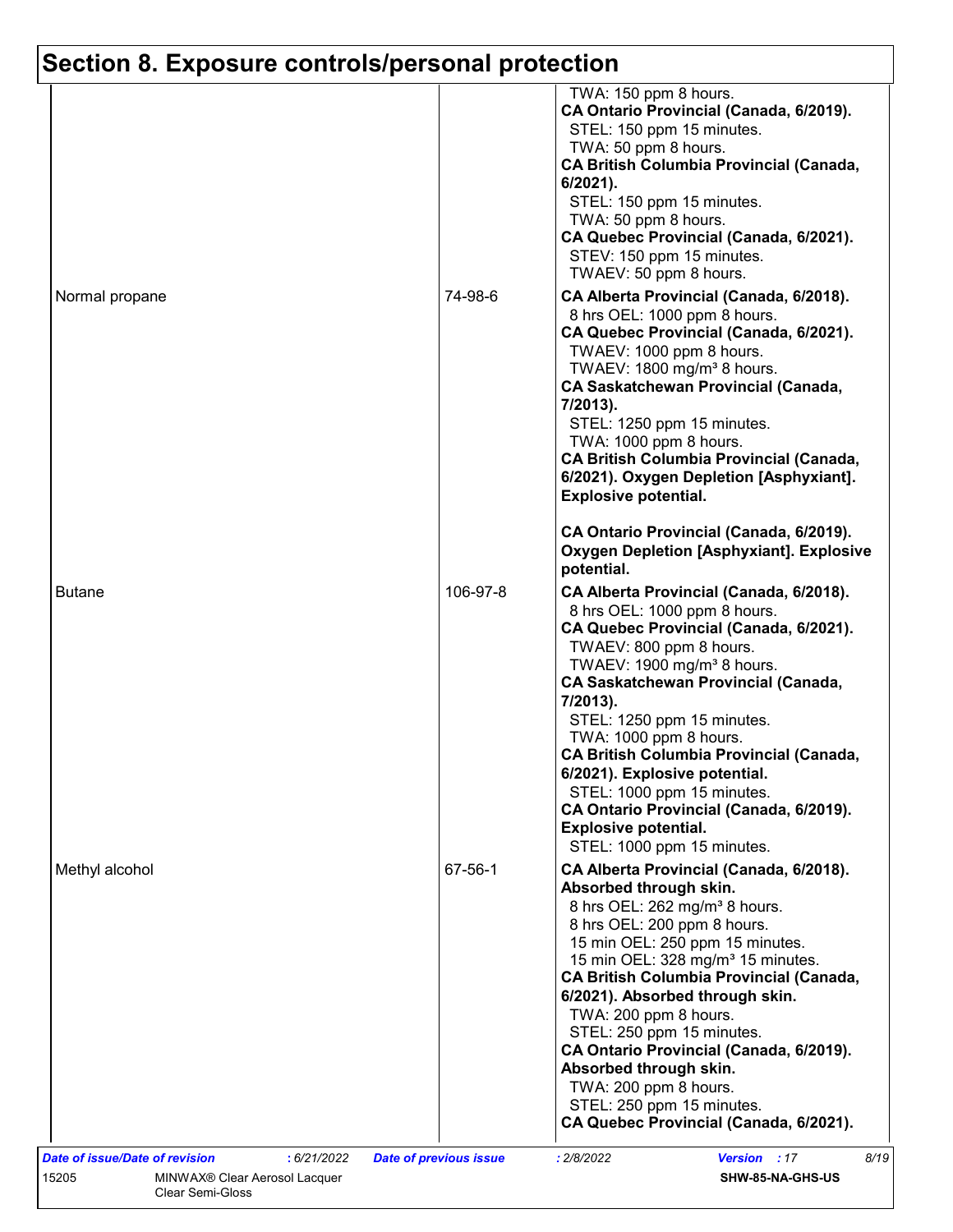|                   |           | Absorbed through skin.<br>TWAEV: 200 ppm 8 hours.<br>TWAEV: 262 mg/m <sup>3</sup> 8 hours.<br>STEV: 250 ppm 15 minutes.<br>STEV: 328 mg/m <sup>3</sup> 15 minutes.<br><b>CA Saskatchewan Provincial (Canada,</b><br>7/2013). Absorbed through skin.<br>STEL: 250 ppm 15 minutes.<br>TWA: 200 ppm 8 hours.                                                                                                                                                                                                                                                                                                                                                                                                                              |
|-------------------|-----------|----------------------------------------------------------------------------------------------------------------------------------------------------------------------------------------------------------------------------------------------------------------------------------------------------------------------------------------------------------------------------------------------------------------------------------------------------------------------------------------------------------------------------------------------------------------------------------------------------------------------------------------------------------------------------------------------------------------------------------------|
| Isopropyl alcohol | 67-63-0   | CA Alberta Provincial (Canada, 6/2018).<br>15 min OEL: 984 mg/m <sup>3</sup> 15 minutes.<br>8 hrs OEL: 200 ppm 8 hours.<br>15 min OEL: 400 ppm 15 minutes.<br>8 hrs OEL: 492 mg/m <sup>3</sup> 8 hours.<br><b>CA British Columbia Provincial (Canada,</b><br>$6/2021$ ).<br>TWA: 200 ppm 8 hours.<br>STEL: 400 ppm 15 minutes.<br>CA Ontario Provincial (Canada, 6/2019).<br>TWA: 200 ppm 8 hours.<br>STEL: 400 ppm 15 minutes.<br>CA Quebec Provincial (Canada, 6/2021).<br>TWAEV: 400 ppm 8 hours.<br>TWAEV: 983 mg/m <sup>3</sup> 8 hours.<br>STEV: 500 ppm 15 minutes.<br>STEV: 1230 mg/m <sup>3</sup> 15 minutes.<br><b>CA Saskatchewan Provincial (Canada,</b><br>7/2013).<br>STEL: 400 ppm 15 minutes.<br>TWA: 200 ppm 8 hours. |
| Xylene            | 1330-20-7 | CA Alberta Provincial (Canada, 6/2018).<br>8 hrs OEL: 100 ppm 8 hours.<br>15 min OEL: 651 mg/m <sup>3</sup> 15 minutes.<br>15 min OEL: 150 ppm 15 minutes.<br>8 hrs OEL: 434 mg/m <sup>3</sup> 8 hours.<br><b>CA British Columbia Provincial (Canada,</b><br>6/2021).<br>TWA: 100 ppm 8 hours.<br>STEL: 150 ppm 15 minutes.<br>CA Quebec Provincial (Canada, 6/2021).<br>TWAEV: 100 ppm 8 hours.<br>TWAEV: 434 mg/m <sup>3</sup> 8 hours.<br>STEV: 150 ppm 15 minutes.<br>STEV: 651 mg/m <sup>3</sup> 15 minutes.<br>CA Ontario Provincial (Canada, 6/2019).<br>STEL: 150 ppm 15 minutes.<br>TWA: 100 ppm 8 hours.<br><b>CA Saskatchewan Provincial (Canada,</b><br>7/2013).<br>STEL: 150 ppm 15 minutes.<br>TWA: 100 ppm 8 hours.     |

**Occupational exposure limits (Mexico)**

| Jate of Issue/Date of revision |                  |
|--------------------------------|------------------|
| 5205                           | MINWAX® Clear    |
|                                | Clear Semi-Gloss |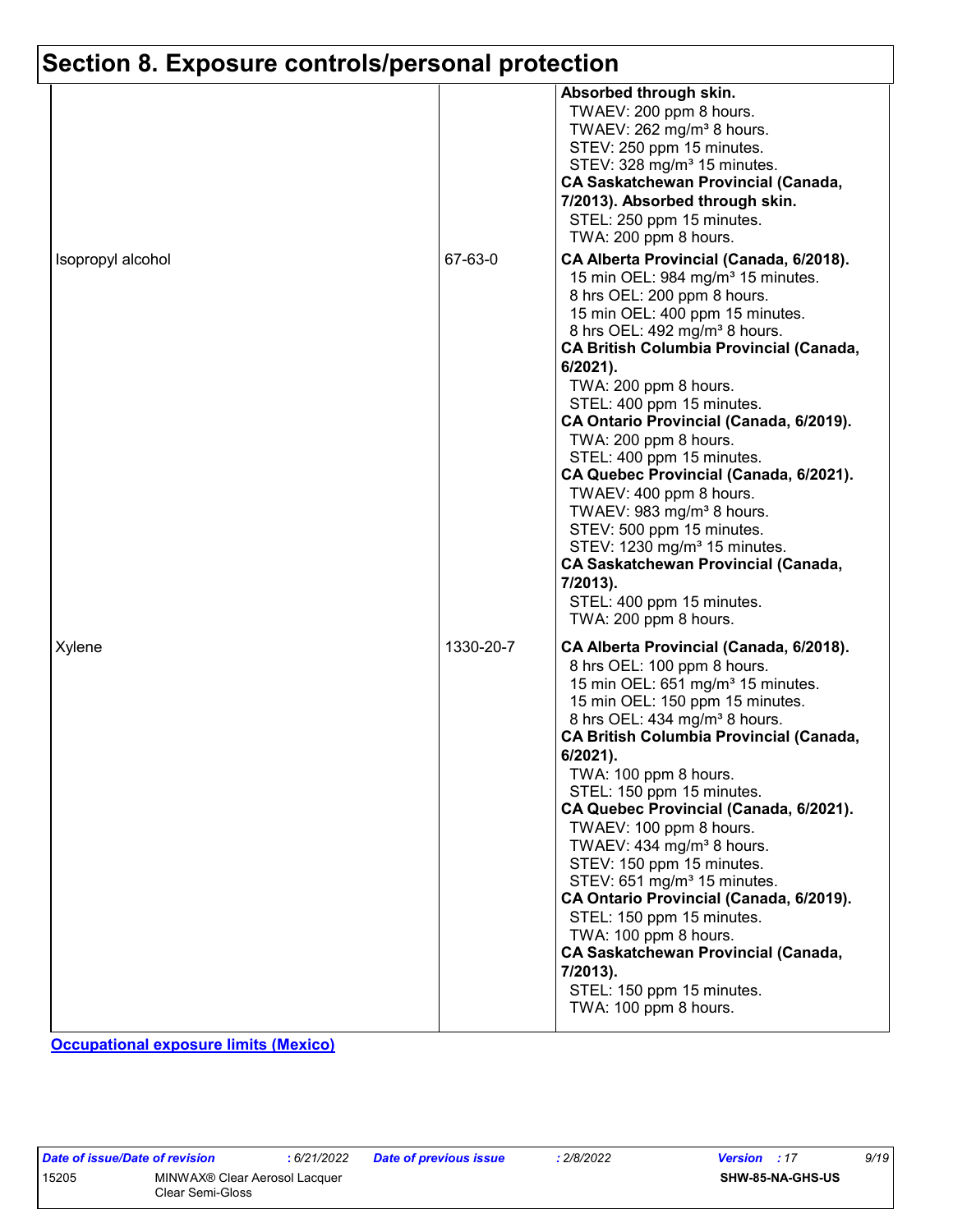|                 | CAS#     | <b>Exposure limits</b>                                                                                                                       |
|-----------------|----------|----------------------------------------------------------------------------------------------------------------------------------------------|
| Acetone         | 67-64-1  | NOM-010-STPS-2014 (Mexico, 4/2016).<br>TWA: 500 ppm 8 hours.                                                                                 |
| n-Butyl Acetate | 123-86-4 | STEL: 750 ppm 15 minutes.<br>NOM-010-STPS-2014 (Mexico, 4/2016).<br>TWA: 150 ppm 8 hours.<br>STEL: 200 ppm 15 minutes.                       |
| Propane         | 74-98-6  | NOM-010-STPS-2014 (Mexico, 4/2016).                                                                                                          |
| <b>Butane</b>   | 106-97-8 | TWA: 1000 ppm 8 hours.<br>NOM-010-STPS-2014 (Mexico, 4/2016).<br>TWA: 1000 ppm 8 hours.                                                      |
| methanol        | 67-56-1  | NOM-010-STPS-2014 (Mexico, 4/2016).                                                                                                          |
| 2-Propanol      | 67-63-0  | Absorbed through skin.<br>TWA: 200 ppm 8 hours.<br>STEL: 250 ppm 15 minutes.<br>NOM-010-STPS-2014 (Mexico, 4/2016).<br>TWA: 200 ppm 8 hours. |
|                 |          | STEL: 400 ppm 15 minutes.                                                                                                                    |

| <b>Appropriate engineering</b><br>controls | : Use only with adequate ventilation. Use process enclosures, local exhaust ventilation or<br>other engineering controls to keep worker exposure to airborne contaminants below any<br>recommended or statutory limits. The engineering controls also need to keep gas,<br>vapor or dust concentrations below any lower explosive limits. Use explosion-proof<br>ventilation equipment.                                                                                                                                                                                                                                |
|--------------------------------------------|------------------------------------------------------------------------------------------------------------------------------------------------------------------------------------------------------------------------------------------------------------------------------------------------------------------------------------------------------------------------------------------------------------------------------------------------------------------------------------------------------------------------------------------------------------------------------------------------------------------------|
| <b>Environmental exposure</b><br>controls  | : Emissions from ventilation or work process equipment should be checked to ensure<br>they comply with the requirements of environmental protection legislation. In some<br>cases, fume scrubbers, filters or engineering modifications to the process equipment<br>will be necessary to reduce emissions to acceptable levels.                                                                                                                                                                                                                                                                                        |
| <b>Individual protection measures</b>      |                                                                                                                                                                                                                                                                                                                                                                                                                                                                                                                                                                                                                        |
| <b>Hygiene measures</b>                    | : Wash hands, forearms and face thoroughly after handling chemical products, before<br>eating, smoking and using the lavatory and at the end of the working period.<br>Appropriate techniques should be used to remove potentially contaminated clothing.<br>Wash contaminated clothing before reusing. Ensure that eyewash stations and safety<br>showers are close to the workstation location.                                                                                                                                                                                                                      |
| <b>Eye/face protection</b>                 | : Safety eyewear complying with an approved standard should be used when a risk<br>assessment indicates this is necessary to avoid exposure to liquid splashes, mists,<br>gases or dusts. If contact is possible, the following protection should be worn, unless<br>the assessment indicates a higher degree of protection: chemical splash goggles.                                                                                                                                                                                                                                                                  |
| <b>Skin protection</b>                     |                                                                                                                                                                                                                                                                                                                                                                                                                                                                                                                                                                                                                        |
| <b>Hand protection</b>                     | : Chemical-resistant, impervious gloves complying with an approved standard should be<br>worn at all times when handling chemical products if a risk assessment indicates this is<br>necessary. Considering the parameters specified by the glove manufacturer, check<br>during use that the gloves are still retaining their protective properties. It should be<br>noted that the time to breakthrough for any glove material may be different for different<br>glove manufacturers. In the case of mixtures, consisting of several substances, the<br>protection time of the gloves cannot be accurately estimated. |
| <b>Body protection</b>                     | : Personal protective equipment for the body should be selected based on the task being<br>performed and the risks involved and should be approved by a specialist before<br>handling this product. When there is a risk of ignition from static electricity, wear anti-<br>static protective clothing. For the greatest protection from static discharges, clothing<br>should include anti-static overalls, boots and gloves.                                                                                                                                                                                         |
| <b>Other skin protection</b>               | : Appropriate footwear and any additional skin protection measures should be selected<br>based on the task being performed and the risks involved and should be approved by a<br>specialist before handling this product.                                                                                                                                                                                                                                                                                                                                                                                              |
| Date of issue/Date of revision             | : 6/21/2022<br><b>Date of previous issue</b><br>: 2/8/2022<br>Version : 17<br>10/19                                                                                                                                                                                                                                                                                                                                                                                                                                                                                                                                    |
|                                            |                                                                                                                                                                                                                                                                                                                                                                                                                                                                                                                                                                                                                        |

| 15205 | MINWAX <sup>®</sup> Clear Aerosol Lacquer | SHW-85-NA-GHS-US |
|-------|-------------------------------------------|------------------|
|       | Clear Semi-Gloss                          |                  |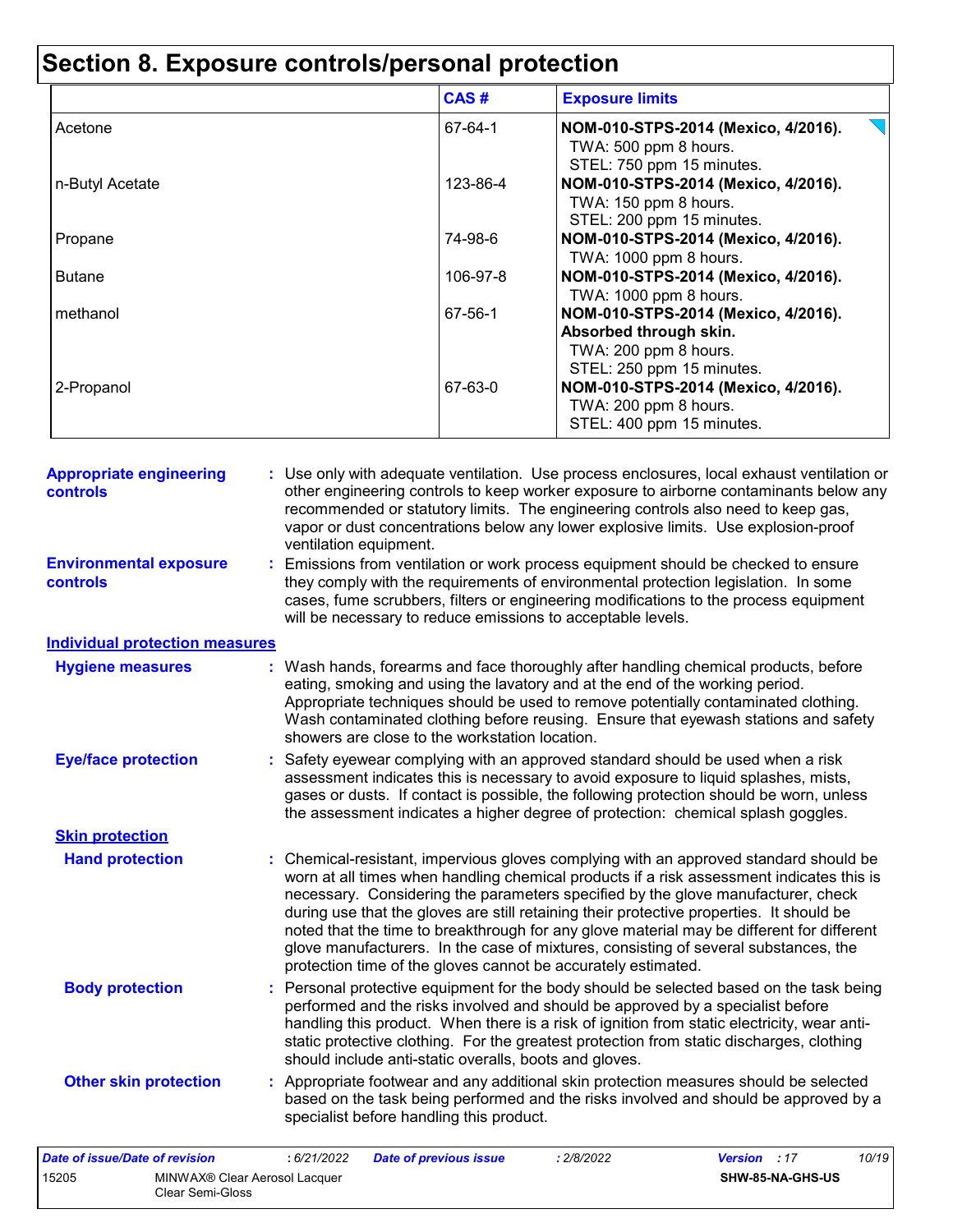#### **Respiratory protection :**

: Based on the hazard and potential for exposure, select a respirator that meets the appropriate standard or certification. Respirators must be used according to a respiratory protection program to ensure proper fitting, training, and other important aspects of use.

### **Section 9. Physical and chemical properties**

The conditions of measurement of all properties are at standard temperature and pressure unless otherwise indicated.

| <b>Appearance</b>                                                 |    |                                                                |
|-------------------------------------------------------------------|----|----------------------------------------------------------------|
| <b>Physical state</b>                                             |    | $:$ Liquid.                                                    |
| Color                                                             |    | Not available.                                                 |
| Odor                                                              |    | : Not available.                                               |
| <b>Odor threshold</b>                                             |    | Not available.                                                 |
| pH                                                                |    | : 7                                                            |
| <b>Melting point/freezing point</b>                               |    | : Not available.                                               |
| <b>Boiling point, initial boiling</b><br>point, and boiling range |    | : Not available.                                               |
| <b>Flash point</b>                                                |    | : Closed cup: -29°C (-20.2°F) [Pensky-Martens Closed Cup]      |
| <b>Evaporation rate</b>                                           |    | $: 5.6$ (butyl acetate = 1)                                    |
| <b>Flammability</b>                                               |    | $:$ Not available.                                             |
| Lower and upper explosion<br>limit/flammability limit             | ÷. | Lower: 1.38%<br>Upper: 36.5%                                   |
| <b>Vapor pressure</b>                                             |    | : 101.3 kPa (760 mm Hg)                                        |
| <b>Relative vapor density</b>                                     |    | : $1.11$ [Air = 1]                                             |
| <b>Relative density</b>                                           |    | : 0.75                                                         |
| <b>Solubility</b>                                                 |    | Not available.                                                 |
| <b>Partition coefficient: n-</b><br>octanol/water                 |    | : Not applicable.                                              |
| <b>Auto-ignition temperature</b>                                  |    | : Not available.                                               |
| <b>Decomposition temperature</b>                                  |    | Not available.                                                 |
| <b>Viscosity</b>                                                  |    | Kinematic (40°C (104°F)): <20.5 mm <sup>2</sup> /s (<20.5 cSt) |
| <b>Molecular weight</b>                                           |    | Not applicable.                                                |
| <b>Aerosol product</b>                                            |    |                                                                |
| <b>Type of aerosol</b>                                            |    | : Spray                                                        |
| <b>Heat of combustion</b>                                         |    | : $28.48$ kJ/g                                                 |

### **Section 10. Stability and reactivity**

| <b>Incompatible materials</b>                | : No specific data.                                                                          |
|----------------------------------------------|----------------------------------------------------------------------------------------------|
| <b>Conditions to avoid</b>                   | : Avoid all possible sources of ignition (spark or flame).                                   |
| <b>Possibility of hazardous</b><br>reactions | : Under normal conditions of storage and use, hazardous reactions will not occur.            |
| <b>Chemical stability</b>                    | : The product is stable.                                                                     |
| <b>Reactivity</b>                            | : No specific test data related to reactivity available for this product or its ingredients. |

| Date of issue/Date of revision |                                                   | : 6/21/2022 | Date of previous issue | 2/8/2022 | 11/19<br><b>Version</b> : 17 |
|--------------------------------|---------------------------------------------------|-------------|------------------------|----------|------------------------------|
| 15205                          | MINWAX® Clear Aerosol Lacquer<br>Clear Semi-Gloss |             |                        |          | SHW-85-NA-GHS-US             |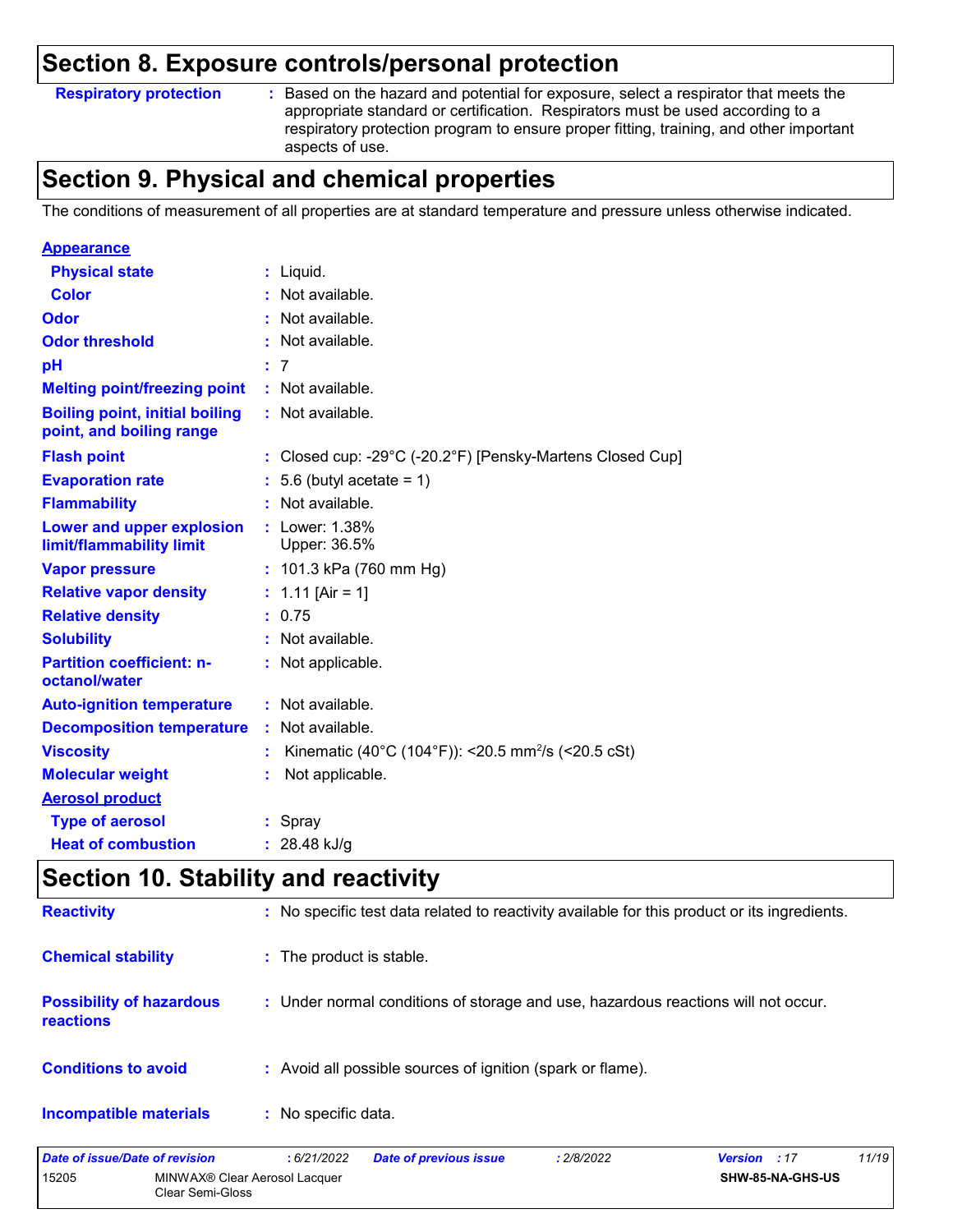### **Section 10. Stability and reactivity**

#### **Hazardous decomposition products**

Under normal conditions of storage and use, hazardous decomposition products should **:** not be produced.

### **Section 11. Toxicological information**

#### **Information on toxicological effects**

#### **Acute toxicity**

| <b>Product/ingredient name</b> | <b>Result</b>                | <b>Species</b> |              | <b>Dose</b>              | <b>Exposure</b>    |
|--------------------------------|------------------------------|----------------|--------------|--------------------------|--------------------|
| Acetone                        | LD50 Oral                    | Rat            |              | 5800 mg/kg               |                    |
| n-Butyl Acetate                | LD50 Dermal                  | Rabbit         |              | >17600 mg/kg             |                    |
|                                | LD50 Oral                    | Rat            |              | 10768 mg/kg              |                    |
| Butane                         | <b>LC50 Inhalation Vapor</b> | Rat            |              | 658000 mg/m <sup>3</sup> | 4 hours            |
| Methanol                       | LC50 Inhalation Gas.         | Rat            |              | 145000 ppm               | 1 hours            |
|                                | LC50 Inhalation Gas.         | Rat            |              | 64000 ppm                | 4 hours            |
|                                | LD50 Dermal                  | Rabbit         |              | 15800 mg/kg              |                    |
|                                | LD50 Oral                    | Rat            |              | 5600 mg/kg               |                    |
| <b>Cellulose Nitrate</b>       | LD50 Oral                    | Rat            |              | $>5$ g/kg                |                    |
| 2-Propanol                     | LD50 Dermal                  | Rabbit         | 12800 mg/kg  |                          |                    |
|                                | LD50 Oral                    | Rat            | 5000 mg/kg   |                          |                    |
| Xylene, mixed isomers          | LC50 Inhalation Gas.         | Rat            |              | 6700 ppm                 | 4 hours            |
|                                | LD50 Oral                    | Rat            |              | 4300 mg/kg               |                    |
| <b>Irritation/Corrosion</b>    |                              |                |              |                          |                    |
| <b>Product/ingredient name</b> | <b>Result</b>                | <b>Species</b> | <b>Score</b> | <b>Exposure</b>          | <b>Observation</b> |

| <b>Product/ingredient name</b> | <b>Result</b>            | <b>Species</b> | <b>Score</b> | <b>Exposure</b>   | <b>Observation</b> |
|--------------------------------|--------------------------|----------------|--------------|-------------------|--------------------|
| Acetone                        | Eyes - Mild irritant     | Human          |              | 186300 ppm        |                    |
|                                | Eyes - Mild irritant     | Rabbit         |              | 10 uL             |                    |
|                                | Eyes - Moderate irritant | Rabbit         |              | 24 hours 20       |                    |
|                                |                          |                |              | mg                |                    |
|                                | Eyes - Severe irritant   | Rabbit         |              | $20 \, mg$        |                    |
|                                | Skin - Mild irritant     | Rabbit         |              | 24 hours 500      |                    |
|                                |                          |                |              | mg                |                    |
|                                | Skin - Mild irritant     | Rabbit         |              | 395 mg            |                    |
| n-Butyl Acetate                | Eyes - Moderate irritant | Rabbit         |              | 100 mg            |                    |
|                                | Skin - Moderate irritant | Rabbit         |              | 24 hours 500      |                    |
|                                |                          |                |              | mg                |                    |
| Methanol                       | Eyes - Moderate irritant | Rabbit         |              | 24 hours 100      |                    |
|                                |                          |                |              | mg                |                    |
|                                | Eyes - Moderate irritant | Rabbit         |              | 40 mg             |                    |
|                                | Skin - Moderate irritant | Rabbit         |              | 24 hours 20       |                    |
|                                |                          |                |              | mg                |                    |
| 2-Propanol                     | Eyes - Moderate irritant | Rabbit         |              | 24 hours 100      |                    |
|                                |                          |                |              | mg                |                    |
|                                | Eyes - Moderate irritant | Rabbit         |              | $10 \, \text{mg}$ |                    |
|                                | Eyes - Severe irritant   | Rabbit         |              | $100$ mg          |                    |
|                                | Skin - Mild irritant     | Rabbit         |              | 500 mg            |                    |
| Xylene, mixed isomers          | Eyes - Mild irritant     | Rabbit         |              | 87 mg             |                    |
|                                | Eyes - Severe irritant   | Rabbit         |              | 24 hours 5        |                    |
|                                |                          |                |              | mg                |                    |
|                                | Skin - Mild irritant     | Rat            |              | 8 hours 60 uL     |                    |
|                                | Skin - Moderate irritant | Rabbit         |              | 24 hours 500      |                    |
|                                |                          |                |              | mg                |                    |
|                                | Skin - Moderate irritant | Rabbit         |              | 100 %             |                    |

#### **Sensitization**

Not available.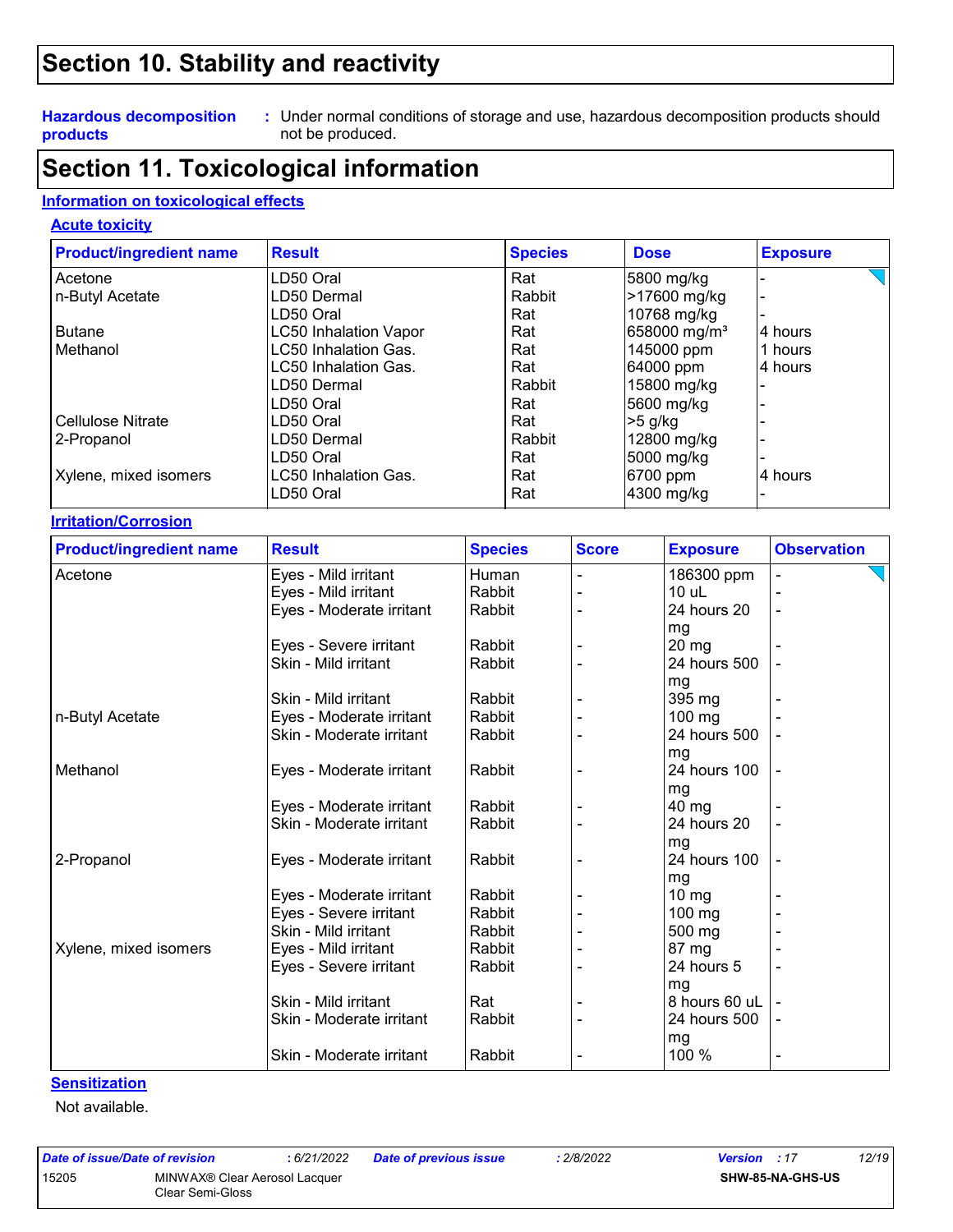### **Section 11. Toxicological information**

#### **Mutagenicity**

Not available.

### **Carcinogenicity**

Not available.

#### **Classification**

| <b>Product/ingredient name</b> | <b>OSHA</b> | <b>IARC</b> | <b>NTP</b> |
|--------------------------------|-------------|-------------|------------|
| 2-Propanol                     |             |             |            |
| Xylene, mixed isomers          |             |             |            |

#### **Reproductive toxicity**

Not available.

#### **Teratogenicity**

Not available.

#### **Specific target organ toxicity (single exposure)**

| <b>Name</b>           | <b>Category</b> | <b>Route of</b><br>exposure | <b>Target organs</b>            |
|-----------------------|-----------------|-----------------------------|---------------------------------|
| Acetone               | Category 3      |                             | Respiratory tract<br>irritation |
|                       | Category 3      |                             | Narcotic effects                |
| n-Butyl Acetate       | Category 3      |                             | Narcotic effects                |
| Propane               | Category 3      |                             | Respiratory tract<br>irritation |
|                       | Category 3      |                             | Narcotic effects                |
| <b>Butane</b>         | Category 3      |                             | Respiratory tract<br>irritation |
|                       | Category 3      |                             | Narcotic effects                |
| Methanol              | Category 1      |                             |                                 |
|                       | Category 3      |                             | Narcotic effects                |
| 2-Propanol            | Category 3      |                             | Narcotic effects                |
| Xylene, mixed isomers | Category 3      |                             | Respiratory tract<br>irritation |

#### **Specific target organ toxicity (repeated exposure)**

| <b>Name</b>           | <b>Category</b> | <b>Route of</b><br>exposure | <b>Target organs</b> |
|-----------------------|-----------------|-----------------------------|----------------------|
| Acetone               | Category 2      |                             | -                    |
| Propane               | Category 2      |                             |                      |
| Butane                | Category 2      |                             | -                    |
| Methanol              | Category 2      |                             |                      |
| Xylene, mixed isomers | Category 2      |                             | -                    |

#### **Aspiration hazard**

| <b>Name</b>           | Result                                |
|-----------------------|---------------------------------------|
| Propane               | <b>ASPIRATION HAZARD - Category 1</b> |
| l Butane              | <b>ASPIRATION HAZARD - Category 1</b> |
| Xylene, mixed isomers | <b>ASPIRATION HAZARD - Category 1</b> |

#### **Information on the likely routes of exposure :** Not available.

#### **Potential acute health effects**

**Eye contact :** Causes serious eye irritation.

| Date of issue/Date of revision |                                                   | : 6/21/2022 | <b>Date of previous issue</b> | : 2/8/2022 | <b>Version</b> : 17     | 13/19 |
|--------------------------------|---------------------------------------------------|-------------|-------------------------------|------------|-------------------------|-------|
| 15205                          | MINWAX® Clear Aerosol Lacquer<br>Clear Semi-Gloss |             |                               |            | <b>SHW-85-NA-GHS-US</b> |       |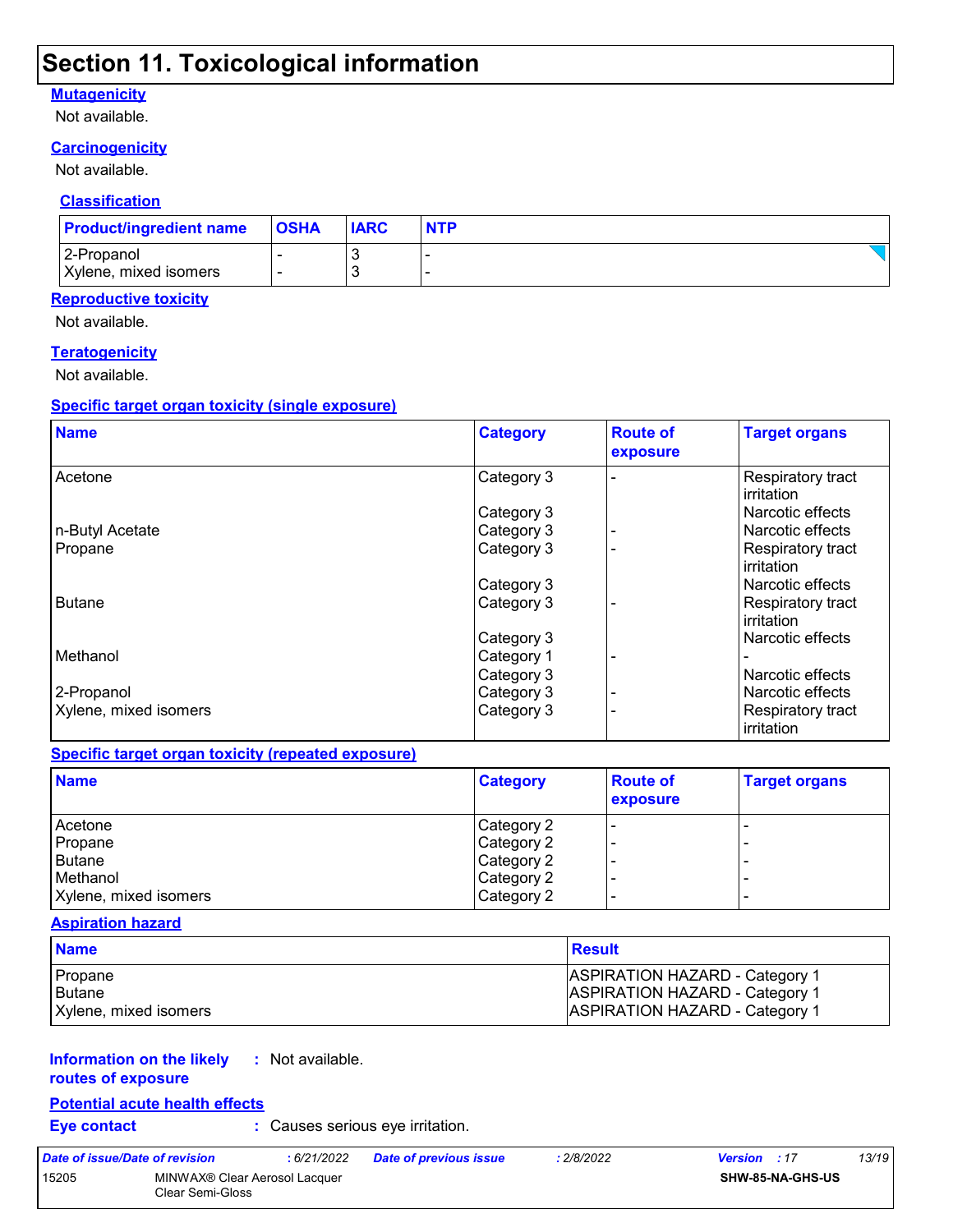### **Section 11. Toxicological information**

| <b>Inhalation</b>                                             | : Causes damage to organs following a single exposure if inhaled. Can cause central<br>nervous system (CNS) depression. May cause drowsiness or dizziness. May cause<br>respiratory irritation. |
|---------------------------------------------------------------|-------------------------------------------------------------------------------------------------------------------------------------------------------------------------------------------------|
| <b>Skin contact</b>                                           | : Causes damage to organs following a single exposure in contact with skin. Causes skin<br>irritation.                                                                                          |
| <b>Ingestion</b>                                              | : Causes damage to organs following a single exposure if swallowed. Can cause central<br>nervous system (CNS) depression. May be fatal if swallowed and enters airways.                         |
|                                                               | Symptoms related to the physical, chemical and toxicological characteristics                                                                                                                    |
| <b>Eye contact</b>                                            | : Adverse symptoms may include the following:<br>pain or irritation<br>watering<br>redness                                                                                                      |
| <b>Inhalation</b>                                             | : Adverse symptoms may include the following:<br>respiratory tract irritation<br>coughing<br>nausea or vomiting<br>headache<br>drowsiness/fatigue<br>dizziness/vertigo<br>unconsciousness       |
| <b>Skin contact</b>                                           | : Adverse symptoms may include the following:<br>irritation<br>redness                                                                                                                          |
| <b>Ingestion</b>                                              | : Adverse symptoms may include the following:<br>nausea or vomiting                                                                                                                             |
|                                                               | Delayed and immediate effects and also chronic effects from short and long term exposure                                                                                                        |
| <b>Short term exposure</b>                                    |                                                                                                                                                                                                 |
| <b>Potential immediate</b><br>effects                         | : Not available.                                                                                                                                                                                |
| <b>Potential delayed effects</b><br><b>Long term exposure</b> | : Not available.                                                                                                                                                                                |
| <b>Potential immediate</b><br>effects                         | : Not available.                                                                                                                                                                                |
| <b>Potential delayed effects</b>                              | : Not available.                                                                                                                                                                                |
| <b>Potential chronic health effects</b>                       |                                                                                                                                                                                                 |
| Not available.                                                |                                                                                                                                                                                                 |
| <b>General</b>                                                | : May cause damage to organs through prolonged or repeated exposure.                                                                                                                            |
| <b>Carcinogenicity</b>                                        | : No known significant effects or critical hazards.                                                                                                                                             |
| <b>Mutagenicity</b>                                           | : No known significant effects or critical hazards.                                                                                                                                             |
| <b>Teratogenicity</b>                                         | : No known significant effects or critical hazards.                                                                                                                                             |
| <b>Developmental effects</b>                                  | : No known significant effects or critical hazards.                                                                                                                                             |
| <b>Fertility effects</b>                                      | : No known significant effects or critical hazards.                                                                                                                                             |
| <b>Numerical measures of toxicity</b>                         |                                                                                                                                                                                                 |

**Acute toxicity estimates**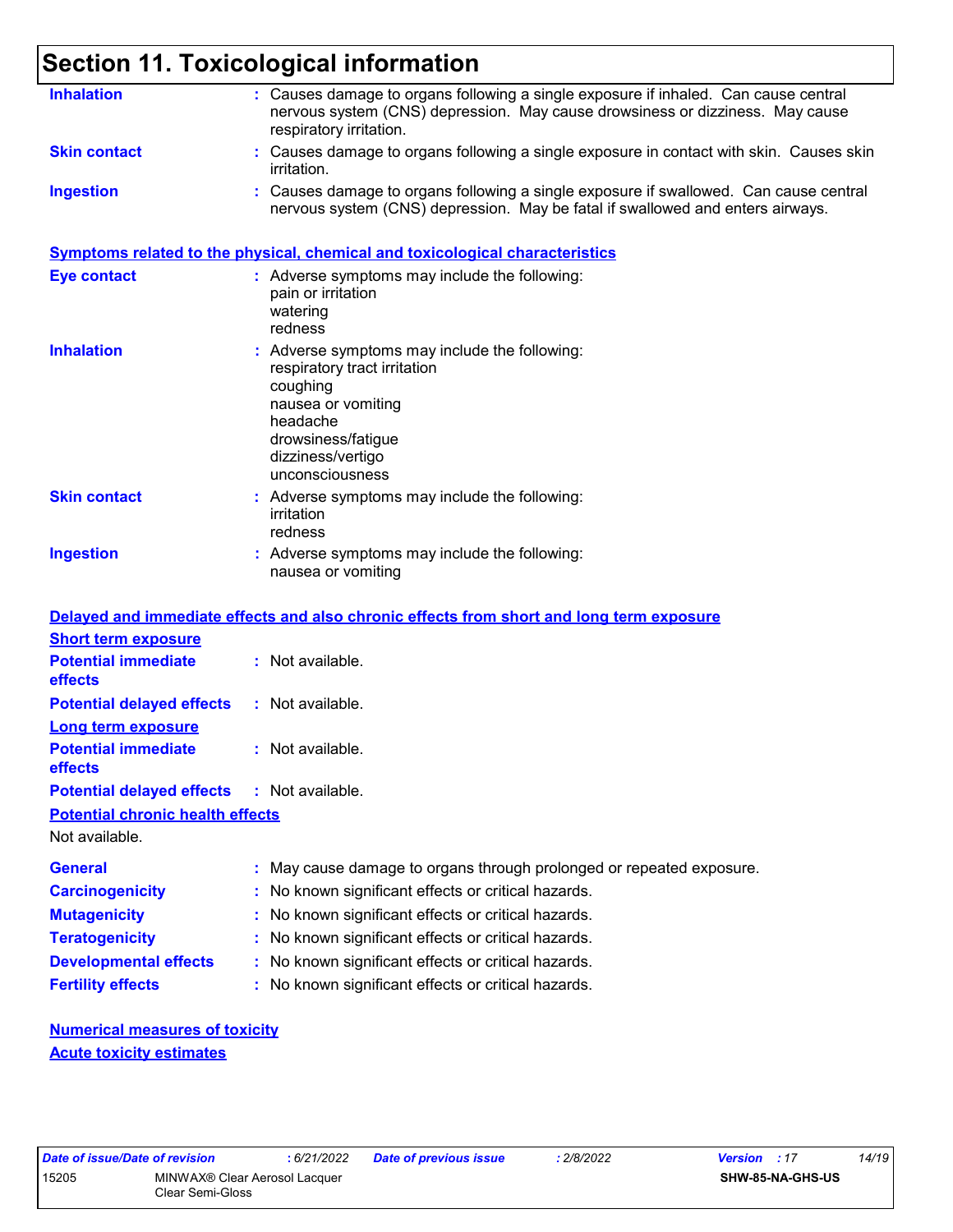## **Section 11. Toxicological information**

| -                                     |                                              |
|---------------------------------------|----------------------------------------------|
| <b>Route</b>                          | <b>ATE value</b>                             |
| Oral<br>Dermal<br>Inhalation (vapors) | 2207.73 mg/kg<br>6419.34 mg/kg<br>63.12 mg/l |

## **Section 12. Ecological information**

| <b>Toxicity</b>                |                                      |                                            |                 |
|--------------------------------|--------------------------------------|--------------------------------------------|-----------------|
| <b>Product/ingredient name</b> | <b>Result</b>                        | <b>Species</b>                             | <b>Exposure</b> |
| Acetone                        | Acute EC50 7200000 µg/l Fresh water  | Algae - Selenastrum sp.                    | 96 hours        |
|                                | Acute LC50 4.42589 ml/L Marine water | Crustaceans - Acartia tonsa -<br>Copepodid | 48 hours        |
|                                | Acute LC50 7460000 µg/l Fresh water  | Daphnia - Daphnia cucullata                | 48 hours        |
|                                | Acute LC50 5600 ppm Fresh water      | Fish - Poecilia reticulata                 | 96 hours        |
|                                | Chronic NOEC 4.95 mg/l Marine water  | Algae - Ulva pertusa                       | 96 hours        |
|                                | Chronic NOEC 0.016 ml/L Fresh water  | Crustaceans - Daphniidae                   | 21 days         |
|                                | Chronic NOEC 0.1 ml/L Fresh water    | Daphnia - Daphnia magna -<br>Neonate       | 21 days         |
|                                | Chronic NOEC 5 µg/l Marine water     | Fish - Gasterosteus aculeatus -<br>Larvae  | 42 days         |
| n-Butyl Acetate                | Acute LC50 32 mg/l Marine water      | Crustaceans - Artemia salina               | 48 hours        |
|                                | Acute LC50 18000 µg/l Fresh water    | Fish - Pimephales promelas                 | 96 hours        |
| Methanol                       | Acute EC50 16.912 mg/l Marine water  | Algae - Ulva pertusa                       | 96 hours        |
|                                | Acute LC50 2500000 µg/l Marine water | Crustaceans - Crangon crangon -<br>Adult   | 48 hours        |
|                                | Acute LC50 3289 mg/l Fresh water     | Daphnia - Daphnia magna -<br>Neonate       | 48 hours        |
|                                | Acute LC50 290 mg/l Fresh water      | Fish - Danio rerio - Egg                   | 96 hours        |
|                                | Chronic NOEC 9.96 mg/l Marine water  | Algae - Ulva pertusa                       | 96 hours        |
| 2-Propanol                     | Acute EC50 7550 mg/l Fresh water     | Daphnia - Daphnia magna -<br>Neonate       | 48 hours        |
|                                | Acute LC50 1400000 µg/l Marine water | Crustaceans - Crangon crangon              | 48 hours        |
|                                | Acute LC50 4200 mg/l Fresh water     | Fish - Rasbora heteromorpha                | 96 hours        |
| Xylene, mixed isomers          | Acute LC50 8500 µg/l Marine water    | Crustaceans - Palaemonetes<br>pugio        | 48 hours        |
|                                | Acute LC50 13400 µg/l Fresh water    | Fish - Pimephales promelas                 | 96 hours        |

#### **Persistence and degradability**

| <b>Product/ingredient name</b> | <b>Aquatic half-life</b> | <b>Photolysis</b> | Biodegradability |
|--------------------------------|--------------------------|-------------------|------------------|
| Acetone                        |                          |                   | Readily          |
| n-Butyl Acetate                |                          |                   | Readily          |
| 2-Propanol                     |                          |                   | Readily          |
| Xylene, mixed isomers          | $\overline{\phantom{0}}$ |                   | Readily          |

#### **Bioaccumulative potential**

| <b>Product/ingredient name</b> | $\mathsf{LogP}_\mathsf{ow}$ | <b>BCF</b>  | <b>Potential</b> |
|--------------------------------|-----------------------------|-------------|------------------|
| Methanol                       |                             | <10         | low              |
| Xylene, mixed isomers          |                             | 8.1 to 25.9 | low              |

#### **Mobility in soil**

| Date of issue/Date of revision |                                                   | : 6/21/2022 | <b>Date of previous issue</b> | : 2/8/2022 | <b>Version</b> : 17 |                         | 15/19 |
|--------------------------------|---------------------------------------------------|-------------|-------------------------------|------------|---------------------|-------------------------|-------|
| 15205                          | MINWAX® Clear Aerosol Lacquer<br>Clear Semi-Gloss |             |                               |            |                     | <b>SHW-85-NA-GHS-US</b> |       |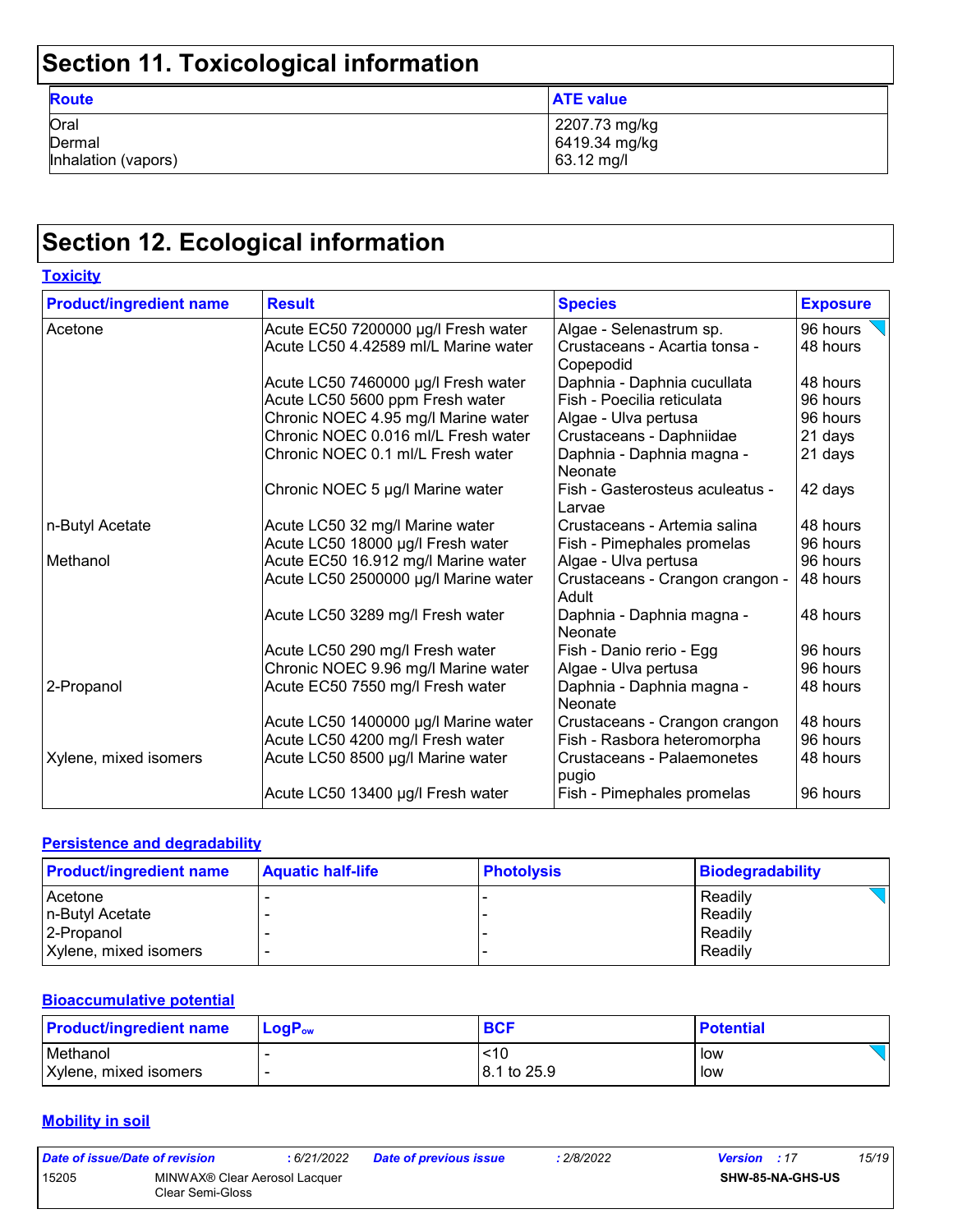### **Section 12. Ecological information**

**Soil/water partition coefficient (Koc)** 

**:** Not available.

**Other adverse effects** : No known significant effects or critical hazards.

### **Section 13. Disposal considerations**

The generation of waste should be avoided or minimized wherever possible. Disposal of this product, solutions and any by-products should at all times comply with the requirements of environmental protection and waste disposal legislation and any regional local authority requirements. Dispose of surplus and non-recyclable products via a licensed waste disposal contractor. Waste should not be disposed of untreated to the sewer unless fully compliant with the requirements of all authorities with jurisdiction. Waste packaging should be recycled. Incineration or landfill should only be considered when recycling is not feasible. This material and its container must be disposed of in a safe way. Empty containers or liners may retain some product residues. Do not puncture or incinerate container. **Disposal methods :**

### **Section 14. Transport information**

|                                         | <b>DOT</b><br><b>Classification</b>                                   | <b>TDG</b><br><b>Classification</b>                                                                                                                                                           | <b>Mexico</b><br><b>Classification</b>                                | <b>IATA</b>                                                           | <b>IMDG</b>                                                           |
|-----------------------------------------|-----------------------------------------------------------------------|-----------------------------------------------------------------------------------------------------------------------------------------------------------------------------------------------|-----------------------------------------------------------------------|-----------------------------------------------------------------------|-----------------------------------------------------------------------|
| <b>UN number</b>                        | <b>UN1950</b>                                                         | <b>UN1950</b>                                                                                                                                                                                 | <b>UN1950</b>                                                         | <b>UN1950</b>                                                         | <b>UN1950</b>                                                         |
| <b>UN proper</b><br>shipping name       | <b>AEROSOLS</b>                                                       | <b>AEROSOLS</b>                                                                                                                                                                               | <b>AEROSOLS</b>                                                       | AEROSOLS,<br>flammable                                                | <b>AEROSOLS</b>                                                       |
| <b>Transport</b><br>hazard class(es)    | 2.1                                                                   | 2.1                                                                                                                                                                                           | 2.1                                                                   | 2.1                                                                   | 2.1                                                                   |
| <b>Packing group</b>                    |                                                                       |                                                                                                                                                                                               |                                                                       |                                                                       |                                                                       |
| <b>Environmental</b><br>hazards         | No.                                                                   | No.                                                                                                                                                                                           | No.                                                                   | No.                                                                   | No.                                                                   |
| <b>Additional</b><br><b>information</b> | Dependent upon<br>container size, this                                | Product classified<br>as per the<br>following sections<br>of the<br>Transportation of<br>Dangerous Goods<br>Regulations:<br>2.13-2.17 (Class<br>2).<br>Dependent upon<br>container size, this | Dependent upon<br>container size, this                                | Dependent upon<br>container size, this                                | Dependent upon<br>container size, this                                |
|                                         | product may ship under<br>the Limited Quantity<br>shipping exception. | product may ship under<br>the Limited Quantity<br>shipping exception.                                                                                                                         | product may ship under<br>the Limited Quantity<br>shipping exception. | product may ship under<br>the Limited Quantity<br>shipping exception. | product may ship under<br>the Limited Quantity<br>shipping exception. |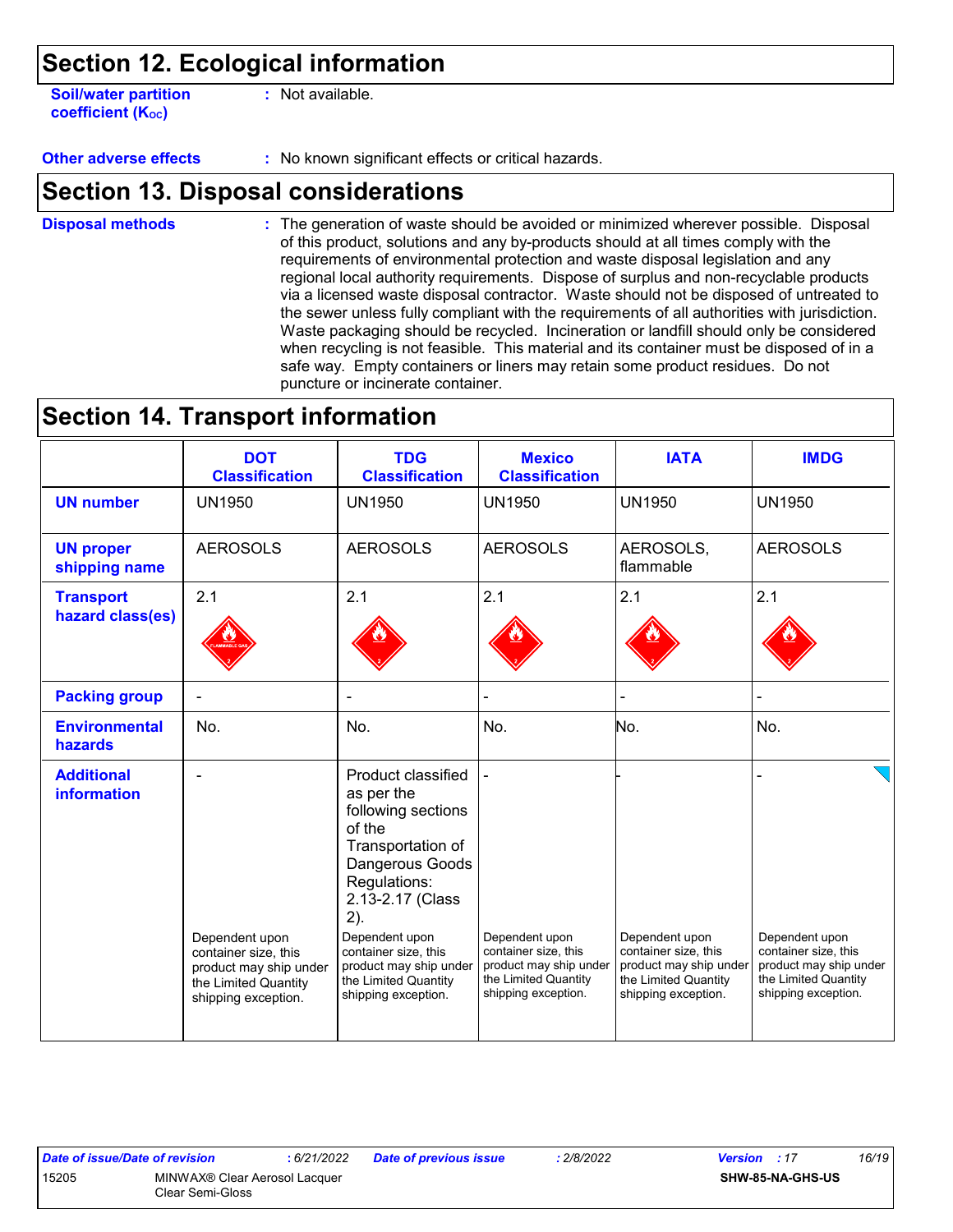### **Section 14. Transport information**

| <b>Special precautions for user :</b>                    |      | Multi-modal shipping descriptions are provided for informational purposes and do not<br>consider container sizes. The presence of a shipping description for a particular<br>mode of transport (sea, air, etc.), does not indicate that the product is packaged<br>suitably for that mode of transport. All packaging must be reviewed for suitability<br>prior to shipment, and compliance with the applicable regulations is the sole<br>responsibility of the person offering the product for transport. People loading and<br>unloading dangerous goods must be trained on all of the risks deriving from the<br>substances and on all actions in case of emergency situations. |
|----------------------------------------------------------|------|-------------------------------------------------------------------------------------------------------------------------------------------------------------------------------------------------------------------------------------------------------------------------------------------------------------------------------------------------------------------------------------------------------------------------------------------------------------------------------------------------------------------------------------------------------------------------------------------------------------------------------------------------------------------------------------|
| <b>Transport in bulk according</b><br>to IMO instruments | - 50 | Not available.                                                                                                                                                                                                                                                                                                                                                                                                                                                                                                                                                                                                                                                                      |

**Proper shipping name :**

: Not available.

### **Section 15. Regulatory information**

#### **SARA 313**

SARA 313 (40 CFR 372.45) supplier notification can be found on the Environmental Data Sheet.

#### **California Prop. 65**

WARNING: This product contains chemicals known to the State of California to cause cancer and birth defects or other reproductive harm.

**International regulations**

| <b>International lists</b> | : Australia inventory (AIIC): Not determined.                |
|----------------------------|--------------------------------------------------------------|
|                            | China inventory (IECSC): Not determined.                     |
|                            | Japan inventory (CSCL): Not determined.                      |
|                            | Japan inventory (ISHL): Not determined.                      |
|                            | Korea inventory (KECI): Not determined.                      |
|                            | New Zealand Inventory of Chemicals (NZIoC): Not determined.  |
|                            | Philippines inventory (PICCS): Not determined.               |
|                            | Taiwan Chemical Substances Inventory (TCSI): Not determined. |
|                            | Thailand inventory: Not determined.                          |
|                            | Turkey inventory: Not determined.                            |
|                            | Vietnam inventory: Not determined.                           |

### **Section 16. Other information**

**Hazardous Material Information System (U.S.A.)**



**The customer is responsible for determining the PPE code for this material. For more information on HMIS® Personal Protective Equipment (PPE) codes, consult the HMIS® Implementation Manual.**

**Caution: HMIS® ratings are based on a 0-4 rating scale, with 0 representing minimal hazards or risks, and 4 representing significant hazards or risks. Although HMIS® ratings and the associated label are not required on SDSs or products leaving a facility under 29 CFR 1910.1200, the preparer may choose to provide them. HMIS® ratings are to be used with a fully implemented HMIS® program. HMIS® is a registered trademark and service mark of the American Coatings Association, Inc.**

**Procedure used to derive the classification**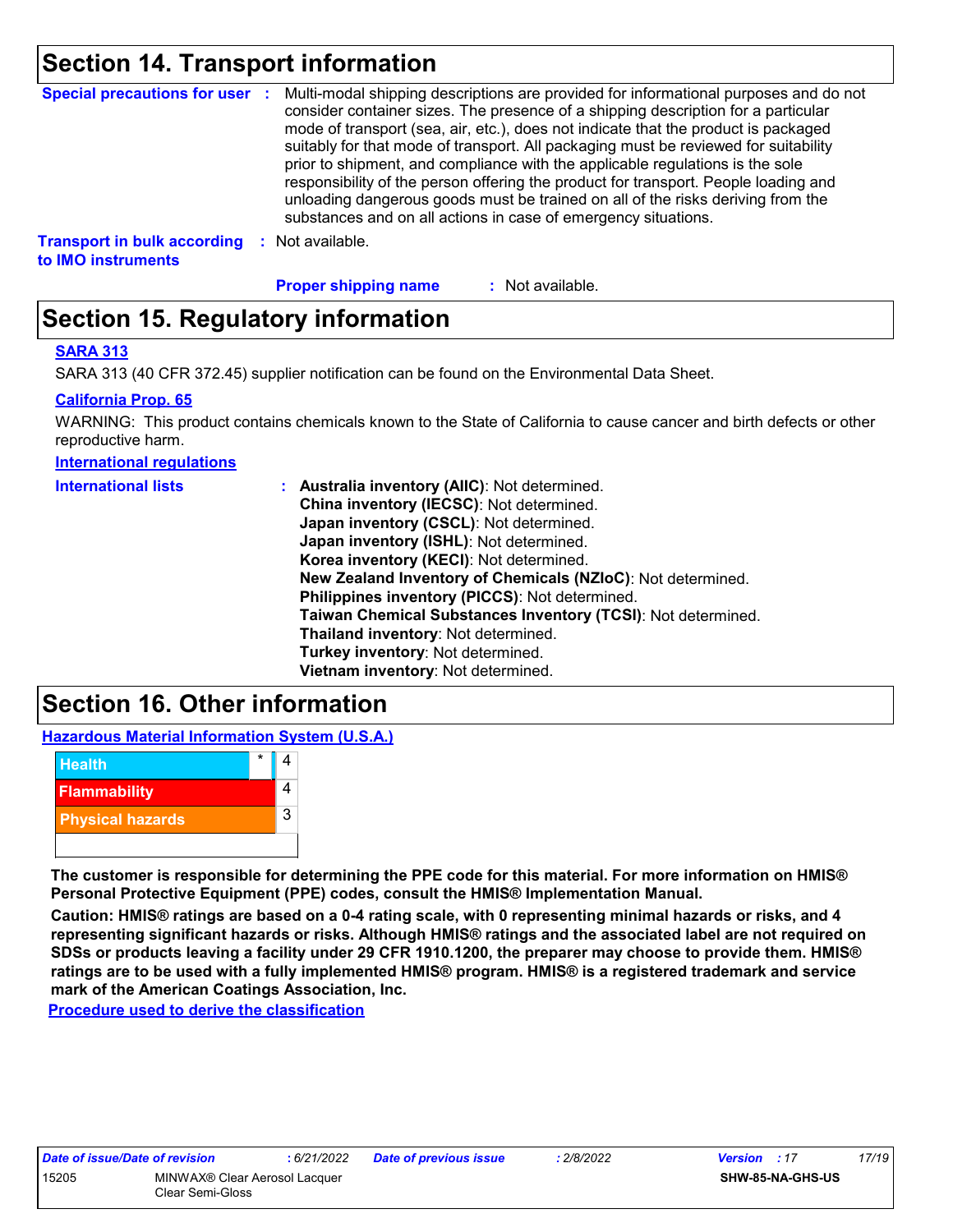### **Section 16. Other information**

| <b>Classification</b>                                                                                                                                                                                                                                                                                                                                                                                                                                                                                                                         |  |                                                                                                                                                                                                                                                                                                                                                                                                                                                                                                                                                                                                                                                     | <b>Justification</b>                                                                                                                                                                                                |  |
|-----------------------------------------------------------------------------------------------------------------------------------------------------------------------------------------------------------------------------------------------------------------------------------------------------------------------------------------------------------------------------------------------------------------------------------------------------------------------------------------------------------------------------------------------|--|-----------------------------------------------------------------------------------------------------------------------------------------------------------------------------------------------------------------------------------------------------------------------------------------------------------------------------------------------------------------------------------------------------------------------------------------------------------------------------------------------------------------------------------------------------------------------------------------------------------------------------------------------------|---------------------------------------------------------------------------------------------------------------------------------------------------------------------------------------------------------------------|--|
| FLAMMABLE AEROSOLS - Category 1<br>GASES UNDER PRESSURE - Compressed gas<br>SKIN CORROSION/IRRITATION - Category 2<br>SERIOUS EYE DAMAGE/ EYE IRRITATION - Category 2A<br>SPECIFIC TARGET ORGAN TOXICITY (SINGLE EXPOSURE) - Category 1<br>SPECIFIC TARGET ORGAN TOXICITY (SINGLE EXPOSURE) (Respiratory tract<br>irritation) - Category 3<br>SPECIFIC TARGET ORGAN TOXICITY (SINGLE EXPOSURE) (Narcotic effects) -<br>Category 3<br>SPECIFIC TARGET ORGAN TOXICITY (REPEATED EXPOSURE) - Category 2<br><b>ASPIRATION HAZARD - Category 1</b> |  |                                                                                                                                                                                                                                                                                                                                                                                                                                                                                                                                                                                                                                                     | On basis of test data<br>Calculation method<br><b>Calculation method</b><br><b>Calculation method</b><br>Calculation method<br>Calculation method<br>Calculation method<br>Calculation method<br>Calculation method |  |
| <b>History</b>                                                                                                                                                                                                                                                                                                                                                                                                                                                                                                                                |  |                                                                                                                                                                                                                                                                                                                                                                                                                                                                                                                                                                                                                                                     |                                                                                                                                                                                                                     |  |
| <b>Date of printing</b><br>Date of issue/Date of<br>revision<br>Date of previous issue<br><b>Version</b><br><b>Key to abbreviations</b>                                                                                                                                                                                                                                                                                                                                                                                                       |  | : 6/21/2022<br>: 6/21/2022<br>: 2/8/2022<br>: 17<br>: ATE = Acute Toxicity Estimate<br><b>BCF</b> = Bioconcentration Factor<br>GHS = Globally Harmonized System of Classification and Labelling of Chemicals<br>IATA = International Air Transport Association<br><b>IBC</b> = Intermediate Bulk Container<br><b>IMDG = International Maritime Dangerous Goods</b><br>LogPow = logarithm of the octanol/water partition coefficient<br>MARPOL = International Convention for the Prevention of Pollution From Ships, 1973<br>as modified by the Protocol of 1978. ("Marpol" = marine pollution)<br>$N/A = Not available$<br>SGG = Segregation Group |                                                                                                                                                                                                                     |  |

**Indicates information that has changed from previously issued version.**

#### **Notice to reader**

**It is recommended that each customer or recipient of this Safety Data Sheet (SDS) study it carefully and consult resources, as necessary or appropriate, to become aware of and understand the data contained in this SDS and any hazards associated with the product. This information is provided in good faith and believed to be accurate as of the effective date herein. However, no warranty, express or implied, is given. The information presented here applies only to the product as shipped. The addition of any material can change the composition, hazards and risks of the product. Products shall not be repackaged, modified, or tinted except as specifically instructed by the manufacturer, including but not limited to the incorporation of products not specified by the manufacturer, or the use or addition of products in proportions not specified by the manufacturer. Regulatory requirements are subject to change and may differ between various locations and jurisdictions. The customer/buyer/user is responsible to ensure that his activities comply with all country, federal, state, provincial or local laws. The conditions for use of the product are not under the control of the manufacturer; the customer/buyer/user is responsible to determine the conditions necessary for the safe use of this product. The customer/buyer/user should not use the product for any purpose other than the purpose shown in the applicable section of this SDS without first referring to the supplier and obtaining written handling instructions. Due to the proliferation of sources for information such as manufacturer-specific SDS, the manufacturer cannot be responsible for SDSs obtained from any other source.**

| Date of issue/Date of revision |                                                   | : 6/21/202 |
|--------------------------------|---------------------------------------------------|------------|
| 15205                          | MINWAX® Clear Aerosol Lacquer<br>Clear Semi-Gloss |            |